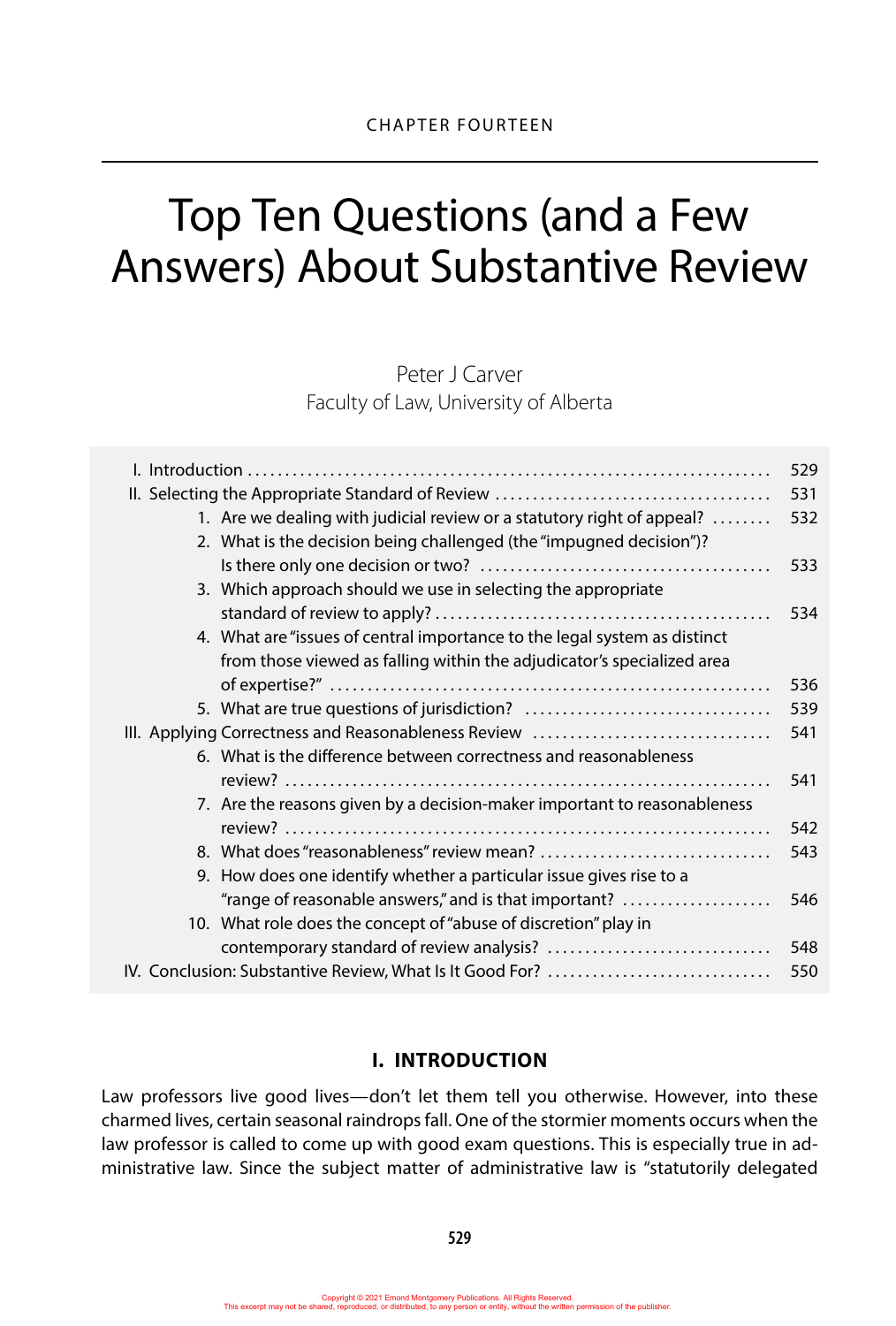decision-making," the first problem is fairly easy to understand. Hypothetical fact patterns in administrative law must generally include statutory provisions, and often provisions that delegate, describe, and give context to decision-making powers exercised by government officials or tribunals. The instructor knows that no one likes reading statutes and few people are good at it, and that these things are only truer under the time pressures produced by exams.

Finding a statutory setting is just the first difficulty. If an exam question is going to test students' abilities to perform a standard of review analysis, then other features need to be built into the problem: factors that make the choice between "reasonableness" and "correctness" somewhat arguable; an issue (of law, or of fact, or—oh no—of mixed fact and law) that can be identified and discussed, even if briefly; and reasons given by the decision-maker that are both plausible and flawed. Writing an administrative law problem dealing with substantive review is a job that calls for Lewis Carroll, performed by people like Homer Simpson.

This chapter is intended to give you some insight into how an instructor—perhaps even your instructor—goes about putting together a fact pattern exam question dealing with substantive review, and how you can go about answering it. The way in which this will be done is by raising and answering ten commonly asked questions about substantive review. The first five questions go to the first stage of analyzing a substantive review problem: "What is the applicable standard of review?" Questions 6 through 10 go to the second analytical step: "How should the appropriate standard of review be applied to a set of facts?" With each question, we provide a short description of what you can expect in an exam question that touches on the points raised. Before getting to this task, we first need to establish common ground about what "substantive review" means.

The term "substantive review" refers to judicial review of the merits, or substance, of administrative decision-making. The area of "procedural review" goes to the fairness of the processes leading to the making of a decision, including that the decision-maker be impartial. Administrative law is concerned with other matters going to the lawfulness of decision-making, including proper delegation of authority, the process of appointing decision-makers, and the evidence to be received and weighed in a hearing. However, substantive review deals with the actual decision or outcome of the process, and the bases on which it can be questioned in a superior court. The theoretical problem or dilemma for substantive review derives from the following contextual feature: in every instance of substantive review, legislators (either at the federal or provincial level) have delegated the making of a decision on the merits to a person or a tribunal *other than* a court. In a 1979 case called *CUPE v NB Liquor Commission*, 1 the Supreme Court of Canada decided that this context called on the judiciary to accord deference to the substantive decisions of statutory delegates, at least in some circumstances. The issues of what those circumstances are, and how to operationalize deference, have remained the central concerns of substantive review in Canada since that time.

<sup>1</sup> [\[1979\] 2 SCR 227](https://www.canlii.org/en/ca/scc/doc/1979/1979canlii23/1979canlii23.html?autocompleteStr=%5B1979%5D 2 SCR 227&autocompletePos=1) [*CUPE*].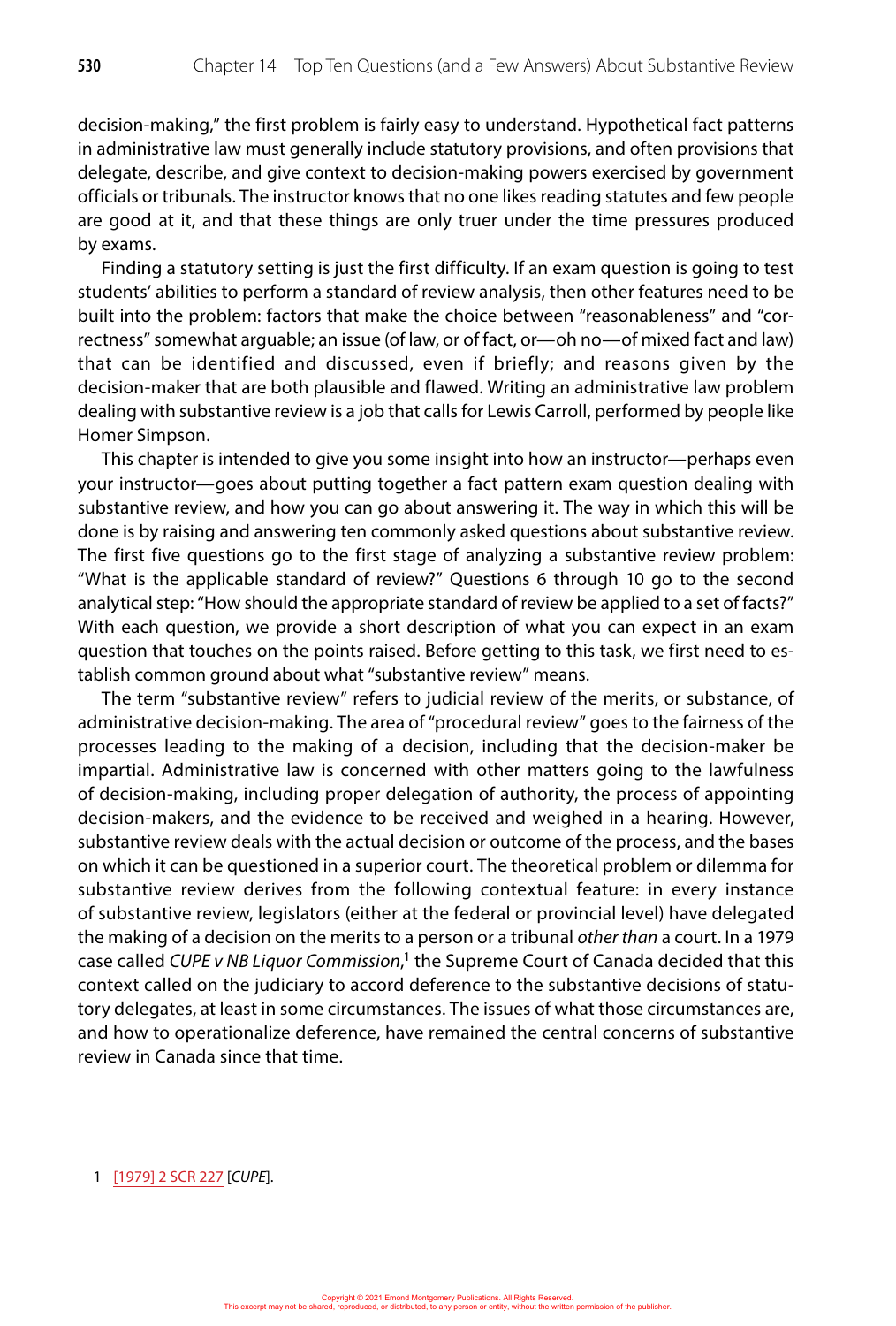#### **II. SELECTING THE APPROPRIATE STANDARD OF REVIEW**

The Supreme Court of Canada (SCC) set out the contemporary approach to substantive review in 2008 in *Dunsmuir v New Brunswick*. 2 Although the justices wrote three separate opinions in *Dunsmuir*, they all agreed that there should be two standards of review applicable to statutorily delegated decision-making: (1) a standard of *reasonableness*, or of deference to the decision-maker; and (2) a standard of *correctness*, or no deference. The first issue in any substantive review case is that of identifying which of these two standards of review is appropriate to the decision-making in question. The stated hope of the SCC in *Dunsmuir* was to simplify the law of substantive review, in part by reducing the number of possible standards of review from three to two by eliminating a standard of high deference, known as "patent unreasonableness." However, almost a decade after *Dunsmuir*, the court's hope has not come to fruition. Lawyers and courts, including the SCC, continue to spend considerable time wrestling with the question of when to accord deference to a delegated decision-maker.

This ongoing difficulty is reflected in a decision by the SCC from late 2016, *Edmonton (City) v Edmonton East (Capilano) Shopping Centres Ltd*. 3 The case concerned the annual property tax assessment of a shopping mall in Edmonton. No, not THAT mall. Here, the Capilano Shopping Mall in southeast Edmonton was assessed as being worth \$31 million. The owners of the mall exercised their right under the provincial *Municipal Government Act* (MGA)4 to file a "complaint" to the Assessment Review Board, seeking a lower valuation. In its response to the board, the City of Edmonton submitted that the original assessment had been made on a mistaken classification of the property, and the assessment should be *raised*. The board agreed with the city, and raised the assessed value to \$41 million.

The mall owners appealed the board's decision to the Alberta Court of Queen's Bench, pursuant to a statutory right of appeal in s 470 of the MGA. The owners argued that the statute did not empower the board to *raise* an assessment on a complaint filed by a taxpayer. The argument turned on interpreting the following provisions of the MGA:

460(1) A person wishing to make a complaint about any assessment or tax must do so in accordance with this section….

(3) A complaint may be made only by an assessed person or a taxpayer.

467(1) An assessment review board may, with respect to [a complaint], make a change to an assessment roll or tax roll or decide that no change is required.

Rooke J of the Court of Queen's Bench, affirmed by the Alberta Court of Appeal, ruled that the appropriate standard of review to apply to the board's decision was correctness, and went on to quash the decision. The City of Edmonton appealed to the Supreme Court of Canada. In a 5–4 decision, the court ruled that the appropriate standard of review was reasonableness, and found the board's decision reasonable. The four justices in the minority would have found the appropriate standard of review to be correctness, and set the board's decision aside.

<sup>2</sup> [2008 SCC 9, \[2008\] 1 SCR 190](https://www.canlii.org/en/ca/scc/doc/2008/2008scc9/2008scc9.html?autocompleteStr=2008 SCC 9%2C %5B2008%5D 1 SCR 190 &autocompletePos=1) [*Dunsmuir*].

<sup>3</sup> [2016 SCC 47, \[2016\] 2 SCR 293](https://www.canlii.org/en/ca/scc/doc/2016/2016scc47/2016scc47.html?autocompleteStr=2016 SCC 47%2C %5B2016%5D 2 SCR 293  &autocompletePos=1) [*Edmonton East*].

<sup>4</sup> RSA 2000, c M-26.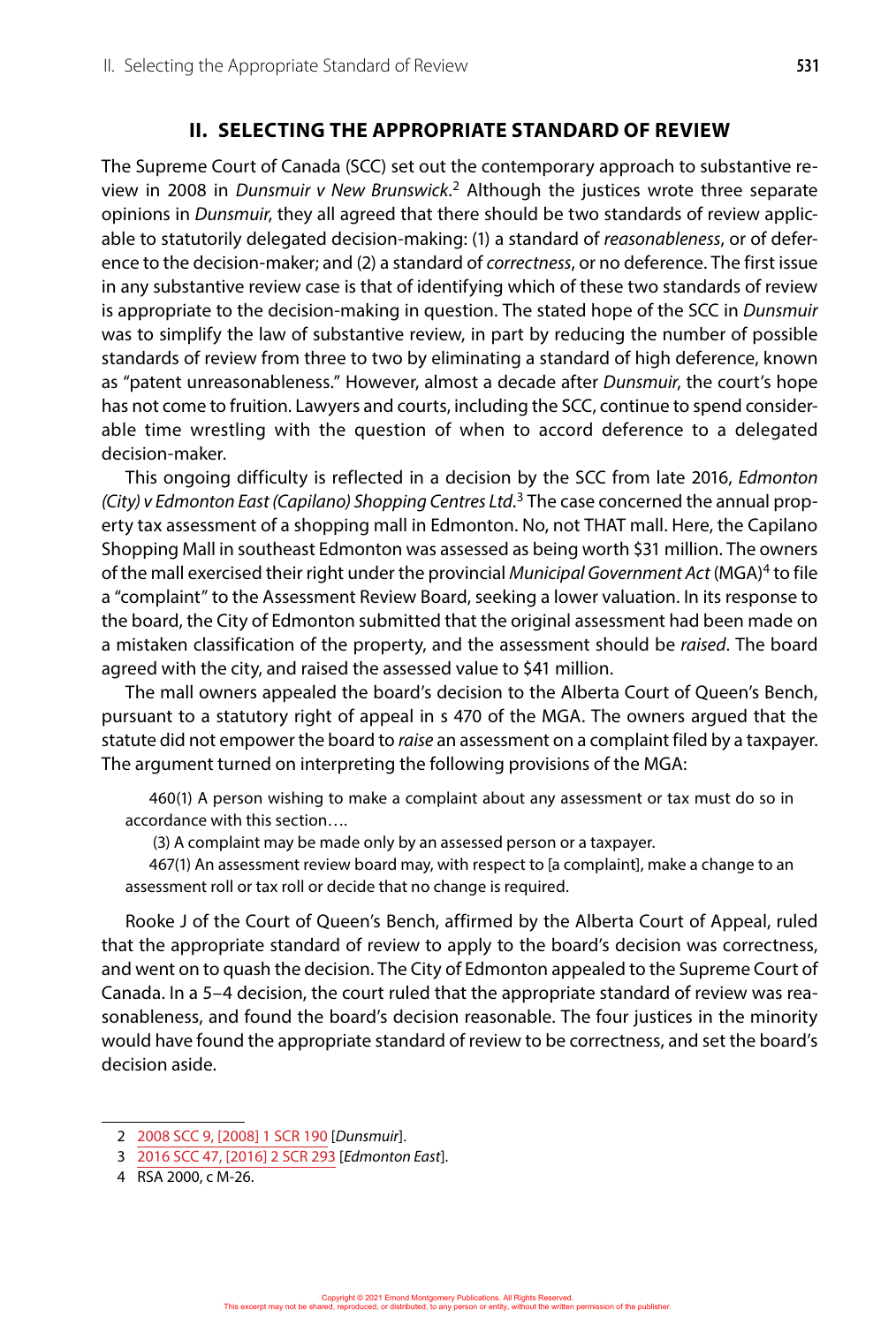It may be useful to have the facts of *Edmonton East* in mind as we move through a series of five questions that students (and lawyers) often ask when confronted with the task of identifying the appropriate standard of review. Like a good exam question, the statutory and other facts are relatively straightforward, but the issues they give rise to are eminently arguable.

### *1. Are we dealing with judicial review or a statutory right of appeal?*

There are two ways in which the decisions of statutorily delegated decision-makers can be challenged in superior courts—either through judicial review, or on appeal. Administrative law professors really want you to know the difference. Fortunately, it is fairly easy to tell the difference. Appeals to court exist only where granted expressly in a statute. Judicial review, on the other hand, is available to a party affected by an administrative decision as a matter of common law (or, more precisely, as part of the inherent jurisdiction of superior courts). If no reference is made in a statute to a right to appeal a delegated decision, then there will nevertheless still be recourse to judicial review. A legislature may grant an appeal right for a limited set of issues; if it does so, then issues not listed should be subject to judicial review.

**For exam purposes,** a question will give you enough to know whether you are dealing with an appeal or judicial review. If you are asked only to "challenge" a decision, then look to see if the fact pattern refers to a statutory appeal provision. If there is none, then any recourse will lie in judicial review.

Why does the difference between an appeal and judicial review matter for substantive review? In the 1990s, the SCC decided that regardless of which process is employed, the judiciary should apply the same analysis to determine the appropriate standard of review to apply to the decision in question.<sup>5</sup> The court made the question of whether the process was by appeal or by review into one of several contextual factors for determining the standard of review: if the matter arose by way of a statutory appeal, this pointed toward correctness review; if by judicial review, and especially if the tribunal's jurisdiction was protected by a "privative clause," this pointed to reasonableness review. In *Edmonton East*, the mall owners brought their challenge to the assessment board's decision by way of the appeal right set out in s 470 of the MGA. The discussion of the weight to be given this factor was a significant issue in the *Edmonton East* case, and will be discussed further below.

One more note about appeals: once a superior court makes a ruling with respect to an administrative decision, the court's ruling can be appealed to a higher court in the usual fashion. In *Edmonton East*, the first judicial decision was made by the Court of Queen's Bench. It decided on the applicable standard of review for the board's decision, and applied that standard. On appeal to the Alberta Court of Appeal, the latter court dealt with the standard of review issue as a legal issue subject to correctness. The same applied with respect to the appeal to the Supreme Court of Canada. Neither a standard of review analysis, nor any degree of deference, is owed by a higher to a lower court on legal questions.

<sup>5</sup> *Canada (Director of Investigation and Research) v Southam Inc*, [\[1997\] 1 SCR 748](https://www.canlii.org/en/ca/scc/doc/1997/1997canlii385/1997canlii385.html?autocompleteStr=Southam v Canada (Director of Investigation and Research) %5B1997%5D 1 SCR 748&autocompletePos=1) [*Southam*].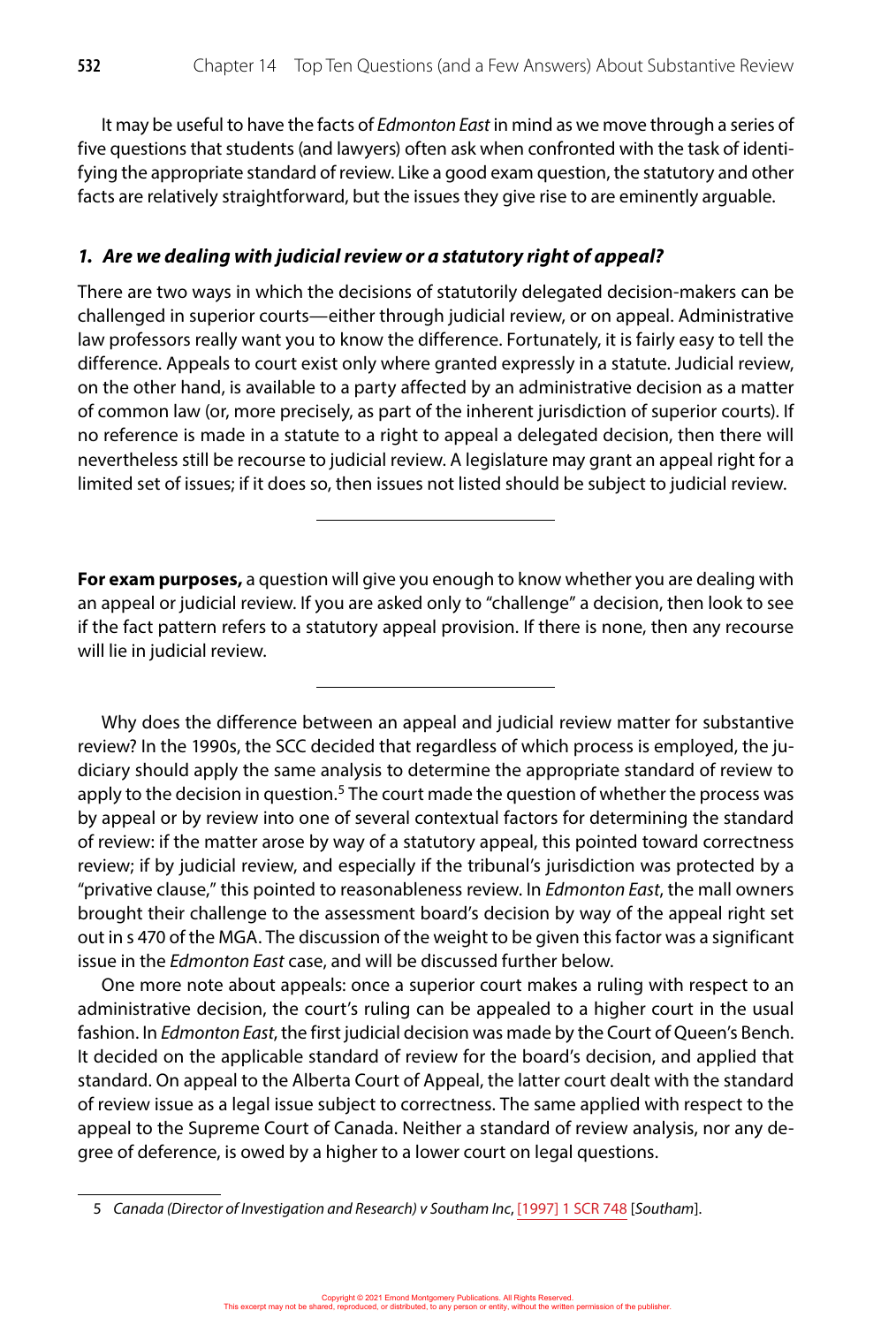## *2. What is the decision being challenged (the "impugned decision")? Is there only one decision or two?*

The "impugned decision" refers, of course, to the administrative decision that is being or has been challenged, whether in an appeal or by judicial review. In an exam setting, just as in legal practice, it is important to be clear about what the impugned decision is (as well as who is supposed to make it, and under what authority). This is not always straightforward.

For example, it can be important to determine whether one is dealing with a single issue, or with multiple issues, each deserving separate analysis. The impugned decision in *Edmonton East* was that of the Assessment Review Board, which decided to raise the assessment of the Capilano Shopping Centre from \$31 million to \$41 million. However, neither the parties nor the Supreme Court addressed the question of what the precise assessment amount should be. Instead, the argument in the case concerned whether the board had the power or jurisdiction to award *any* increase in assessed value on a complaint by a taxpayer. The majority described this decision as "implicit" in the overall assessment appeal.<sup>6</sup>

This approach, of breaking a single overall outcome into multiple component issues, called "disaggregation" by some commentators, has generally been discouraged by the Supreme Court of Canada.<sup>7</sup> In moving to a position that favours deference in most instances of substantive review, the court has rejected the "preliminary questions" and related doctrines that imply a statutory delegate must "correctly" confirm its statutory jurisdiction before moving on to make a decision on the facts before them in an individual case. On occasion, however, it may make sense to identify a single decision as having distinct components. Is *Edmonton East* such a case? The issue of whether the board had the power to raise assessments did lie to some extent on the face of the statute. The provision giving the right to file a "complaint" with the board stated a "complaint may be made only by an assessed person or a taxpayer." This provided the basis for an argument, accepted by the minority justices, that since the city had no right to file a complaint saying that an assessment was too low, the board should not be able to rule on that basis.

**For exam purposes**, an instructor will not usually want students to be unnecessarily tangled up in the question of multiple, or implicit, decisions. Fact patterns will generally identify a single decision, and it will be up to you to characterize the nature of the issue as one of law, fact, or mixed fact and law. On occasion, however, a fact pattern may contain clues that there is more than one decision involved. This can be done, for instance, by separating a statutory provision that deals with liability from a provision that deals with remedy. The purpose of creating two issues in this way will almost always be to have you distinguish between the standard of review applicable to each issue, and explain why.

<sup>6</sup> *Edmonton East*, *supra* note 3 at para 13.

<sup>7</sup> See majority judgment in *Council of Canadians with Disabilities v VIA Rail Canada Inc*, [2007 SCC 15, \[2007\]](https://www.canlii.org/en/ca/scc/doc/2007/2007scc15/2007scc15.html?autocompleteStr=Council of Canadians with Disabilities v VIA Rail Canada Inc%2C 2007 &autocompletePos=1) [1 SCR 650.](https://www.canlii.org/en/ca/scc/doc/2007/2007scc15/2007scc15.html?autocompleteStr=Council of Canadians with Disabilities v VIA Rail Canada Inc%2C 2007 &autocompletePos=1)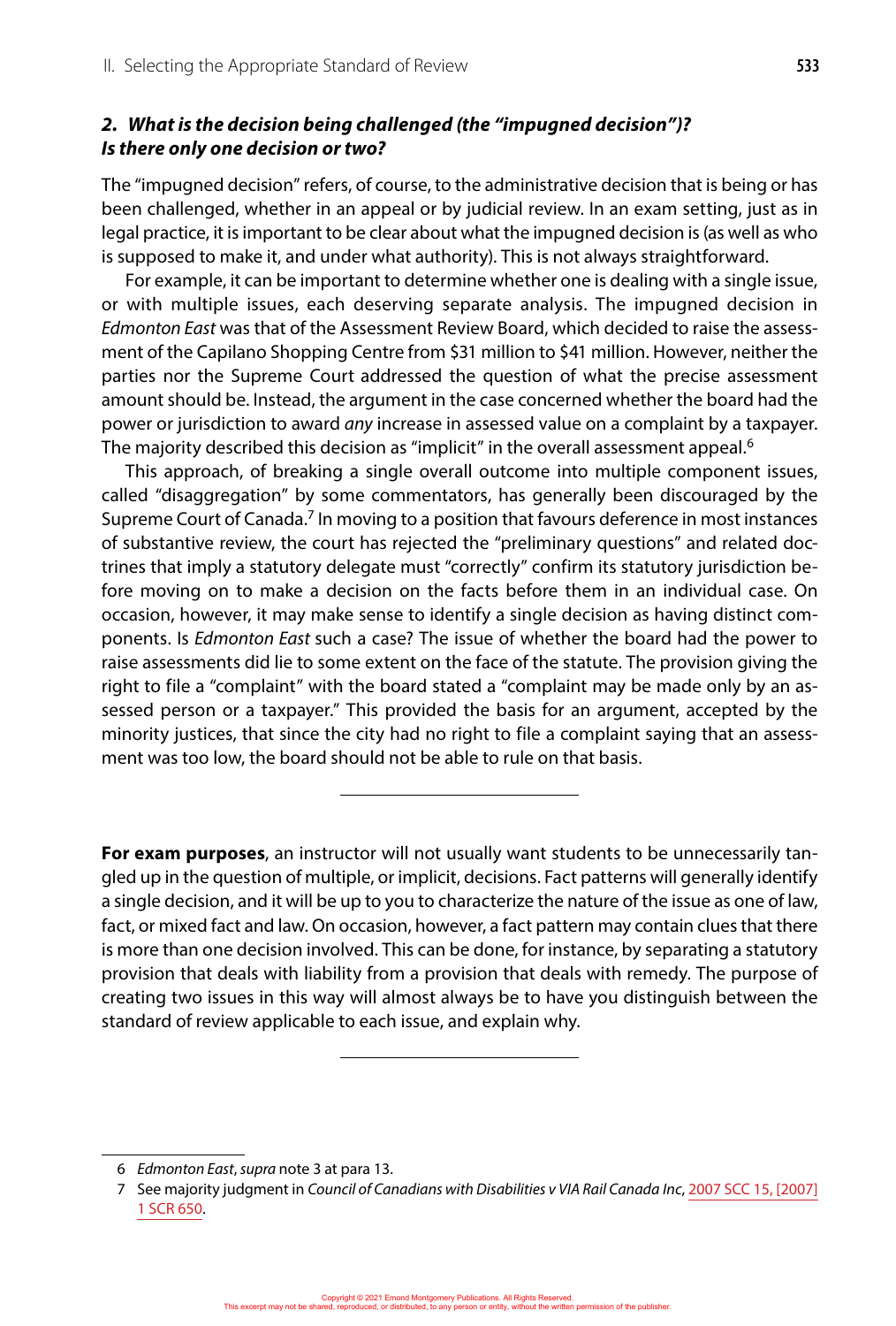A second vexed question concerns the nature of the issue being decided: is it an issue of law, fact, or mixed law and fact? The best statement on the question remains that made by Iacobucci J in *Southam* in 1997:

Briefly stated, questions of law are questions about what the correct legal test is; questions of fact are questions about what actually took place between the parties; and questions of mixed law and fact are questions about whether the facts satisfy the legal tests. A simple example will illustrate these concepts. In the law of tort, the question what "negligence" means is a question of law. The question whether the defendant did this or that is a question of fact. And, once it has been decided that the applicable standard is one of negligence, the question whether the defendant satisfied the appropriate standard of care is a question of mixed law and fact. I recognize, however, that the distinction between law on the one hand and mixed law and fact on the other is difficult.<sup>8</sup>

Perhaps we can all take some comfort from that last sentence. In any event, there is one issue that is almost always understood to be a "question of law": the interpretation of a statutory provision. For that reason, instructors frequently base standard of review questions around situations in which an administrative decision-maker is engaged in interpreting a statutory provision.

## *3. Which approach should we use in selecting the appropriate standard of review to apply?*

In *Dunsmuir*, agreement between the nine justices ended with the idea that correctness and reasonableness were the two available standards of review. The court divided over the method to be employed in choosing between these two standards in any particular case. The division reflected the fact that the court was caught between two approaches. The first, known by the ungainly name of the "pragmatic and functional" (P&F) approach had predominated since the mid-1990s. The P&F approach involved balancing four factors to determine the degree of deference owed to an administrative decision-maker:

- 1. the existence of a privative clause or, by contrast, a right of appeal;
- 2. the degree of expertise of the decision-maker relative to the issue being decided;
- 3. whether the decision was one of law, or fact, or mixed law and fact; and
- 4. whether the role of the decision-maker was more adjudicative, or policy-making.

In *Dunsmuir*, the court affirmed that these continued to be relevant factors. However, a majority of the justices also suggested that reasonableness would be the appropriate standard of review in most cases, with correctness being an exception.

Over the next several years, the court came to endorse the latter position in the form of a "presumption of reasonableness." In *Edmonton East*, Karakatsanis J, writing for the majority, described how the presumption should operate on these terms:

Unless the jurisprudence has already settled the applicable standard of review (*Dunsmuir*, at para. 62), the reviewing court should begin by considering whether the issue involves the interpretation by an administrative body of its own statute or statutes closely connected to its function. If so, the standard of review is presumed to be reasonableness (*Mouvement laïque* 

<sup>8</sup> *Southam, supra* note 5 at para 35.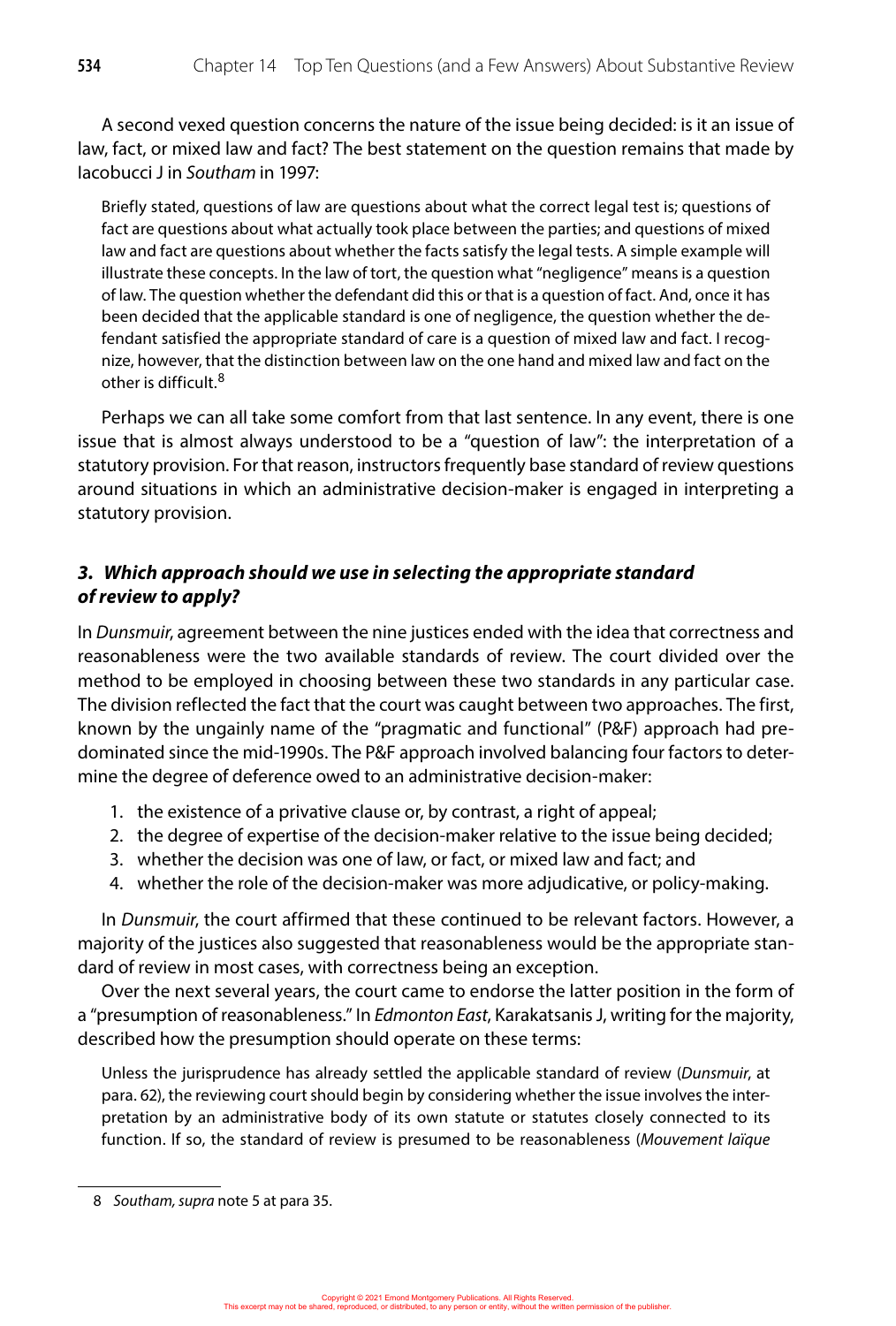*québécois v. Saguenay (City)*, 2015 SCC 16 (CanLII), [2015] 2 S.C.R. 3, at para. 46). This presumption of deference on judicial review respects the principle of legislative supremacy and the choice made to delegate decision making to a tribunal, rather than the courts.<sup>9</sup>

She went on to cite four exceptional categories of issues that may rebut the presumption of reasonableness: constitutional questions regarding the division of powers; issues of central importance to the legal system as a whole and outside the adjudicator's specialized area of expertise, true questions of jurisdiction, and issues regarding the jurisdictional lines between two or more competing specialized tribunals. In applying the presumption of reasonableness approach, then, we need to know something about the scope and meaning of these exceptions. We return to this discussion shortly.

The dissenting justices in *Edmonton East*, however, adopted an alternative approach to choosing the standard of review. In an opinion written by Brown and Côté JJ, the minority termed the alternative the "contextual approach." In some ways, the contextual approach can be viewed as a return to the multi-factoral approach (the "pragmatic and functional" approach) that predominated before *Dunsmuir*. The main purpose of the contextual approach, according to Brown and Côté JJ, is to identify what the legislature *intended* with respect to the standard of review to be applied to any particular decision-making power. Several contextual factors (related to the context of the statutory power) assist in revealing legislative intent. Chief among relevant factors in the *Edmonton East* case, according to the minority, was the appeal provision in s 470 of the MGA.10

The idea is that if the legislature has created a right of appeal to a court, and authorized the court to "give direction" to the administrative body as to how to deal with the issue in question, then this is tantamount to the legislators saying that the court should apply correctness review. In making this point, the minority was relying heavily on a 2014 decision by the SCC in a case called *Tervita Corp v Canada*. 11 In that case, a majority had concluded that an appeal clause represented a clear legislative preference for correctness review. The appeal clause read:

13(1) Subject to subsection (2), an appeal lies to the Federal Court of Appeal from any decision or order, whether final, interlocutory, or interim, of the Tribunal *as if it were a judgment of the Federal Court*. 12

In *Edmonton East*, the majority distinguished *Tervita* on the basis that the appeal clause in the latter case was unambiguous with respect to legislative intent concerning standard of review. The majority found the kind of appeal right in the MGA insufficient to rebut the presumption of reasonableness.

What is going on here? The first thing to acknowledge is that there is a significant division on the SCC with respect to the degree to which correctness review should survive (or perhaps, even prosper) in Canadian administrative law. Justices who support the "presumption

<sup>9</sup> *Edmonton East*, *supra* note 3 at para 22.

<sup>10</sup> Following the decision in *Edmonton East*, the Legislative Assembly of Alberta replaced these appeal provisions with an express right of judicial review from the board to the Court of Queen's bench. In the circumstances, should this amendment be understood as the legislators' endorsing a deferential standard of review for board decisions?

<sup>11</sup> *Tervita Corp v Canada (Commissioner of Competition)*, [2015 SCC 3, \[2015\] 1 SCR 161](https://www.canlii.org/en/ca/scc/doc/2015/2015scc3/2015scc3.html?autocompleteStr=2015 SCC 3%2C %5B2015%5D 1 SCR 161&autocompletePos=1) [*Tervita*].

<sup>12</sup> *Competition Tribunal Act*, RSC 1985, c 19 (2nd Supp), s 13(1) (emphasis added).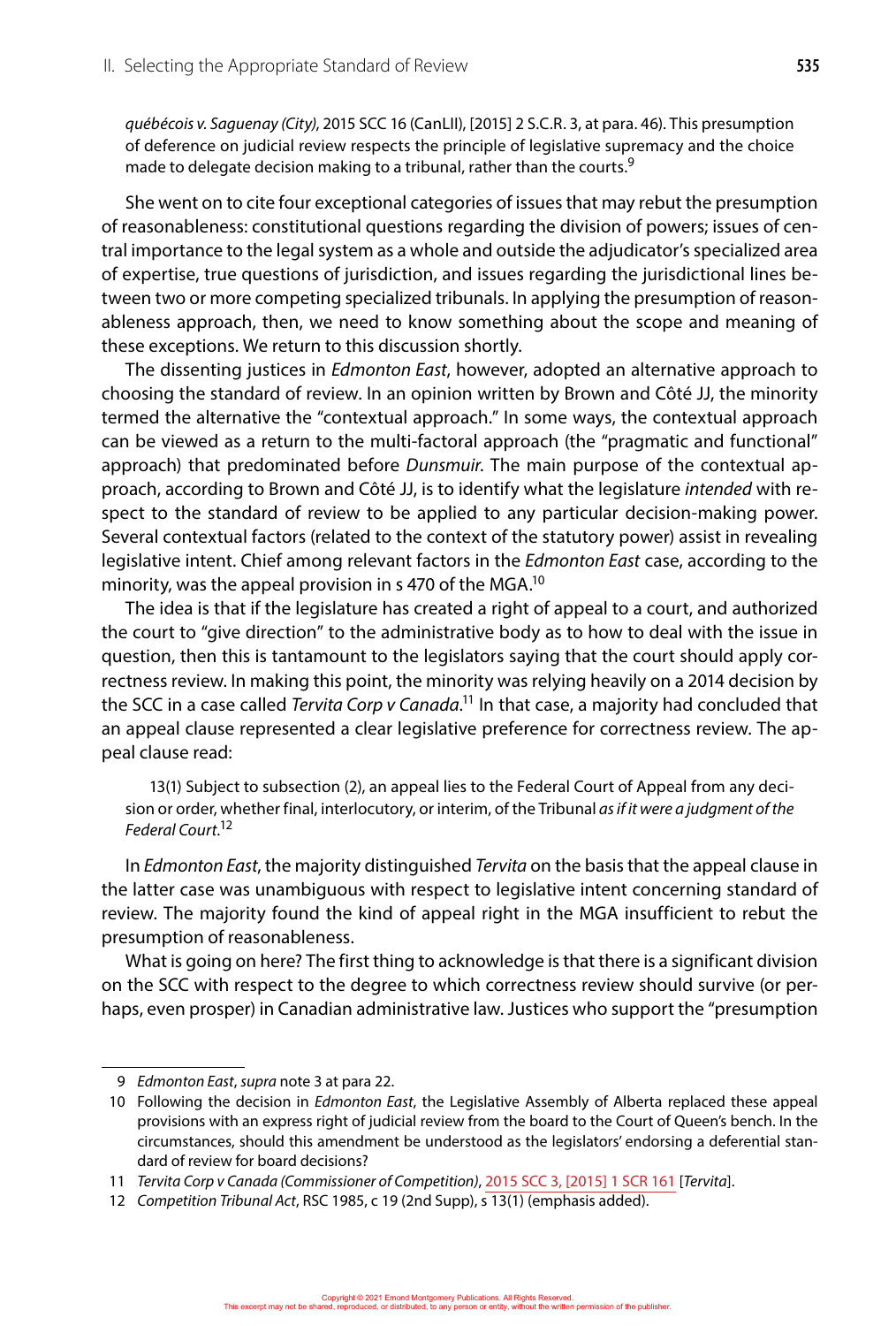of reasonableness" approach believe that deference should be shown in the great majority of substantive review cases, with correctness being reserved for a tightly circumscribed list of exceptional circumstances. In recent years, Rosalie Abella J has been the strongest proponent of this position. Justices who support the "contextual approach" believe that courts should accord deference to administrative law-makers less frequently, and that there are numerous factors (including the existence of a broad appeal right) that point to correctness review.

The second thing to note is that the current Canadian approach to substantive review is the presumption of reasonableness approach. Applying the presumptive approach calls on us to understand the "exceptional circumstances," to which we turn momentarily. One benefit of the presumptive approach is its greater predictability. As the majority noted in *Edmonton East*, the contextual approach tends to throw the doors to argument open, and to draw in a number of possibly relevant factors.

**For exam purposes**, and until further notice, use the "presumption of reasonableness" approach. Almost certainly, this means that your analysis should address whether one or more of the four recognized exceptions to the presumption is arguable on the facts given. In addition, you should consider whether an argument could be made for one of the alternative approaches for determining standard of review. The principal alternatives are precedent, and the contextual approach. The latter might appear arguable where there is a strong indicator of legislative intent (such as a broad appeal right or a strong privative clause), or of another factor that has been important in the case law.

## *4. What are "issues of central importance to the legal system as distinct from those viewed as falling within the adjudicator's specialized area of expertise?"*

The presumption of reasonableness applies, subject to the four exceptions listed earlier. Only two of the four exceptions will be discussed here. The other two—constitutional issues involving the division of powers, and issues going to the drawing of jurisdictional boundaries between two tribunals—are relatively discrete and thus easier to identify. For this very reason, they make for good hypothetical facts tucked into exam questions, and so must not be forgotten. The discussion in this and the next question, however, address the two more ambiguous exceptions to the presumption of reasonableness: "issues of central importance to the legal system," and "true questions of jurisdiction."

In *Edmonton East*, Karakatsanis J termed one exception to the presumption of reasonableness as issues of central importance to the legal system as distinct from those viewed as falling within the adjudicator's specialized area of expertise. This phrasing draws then on two ideas, and puts them in opposition to each other: "issues of central importance to the legal system" versus "issues falling within the adjudicator's specialized area of expertise."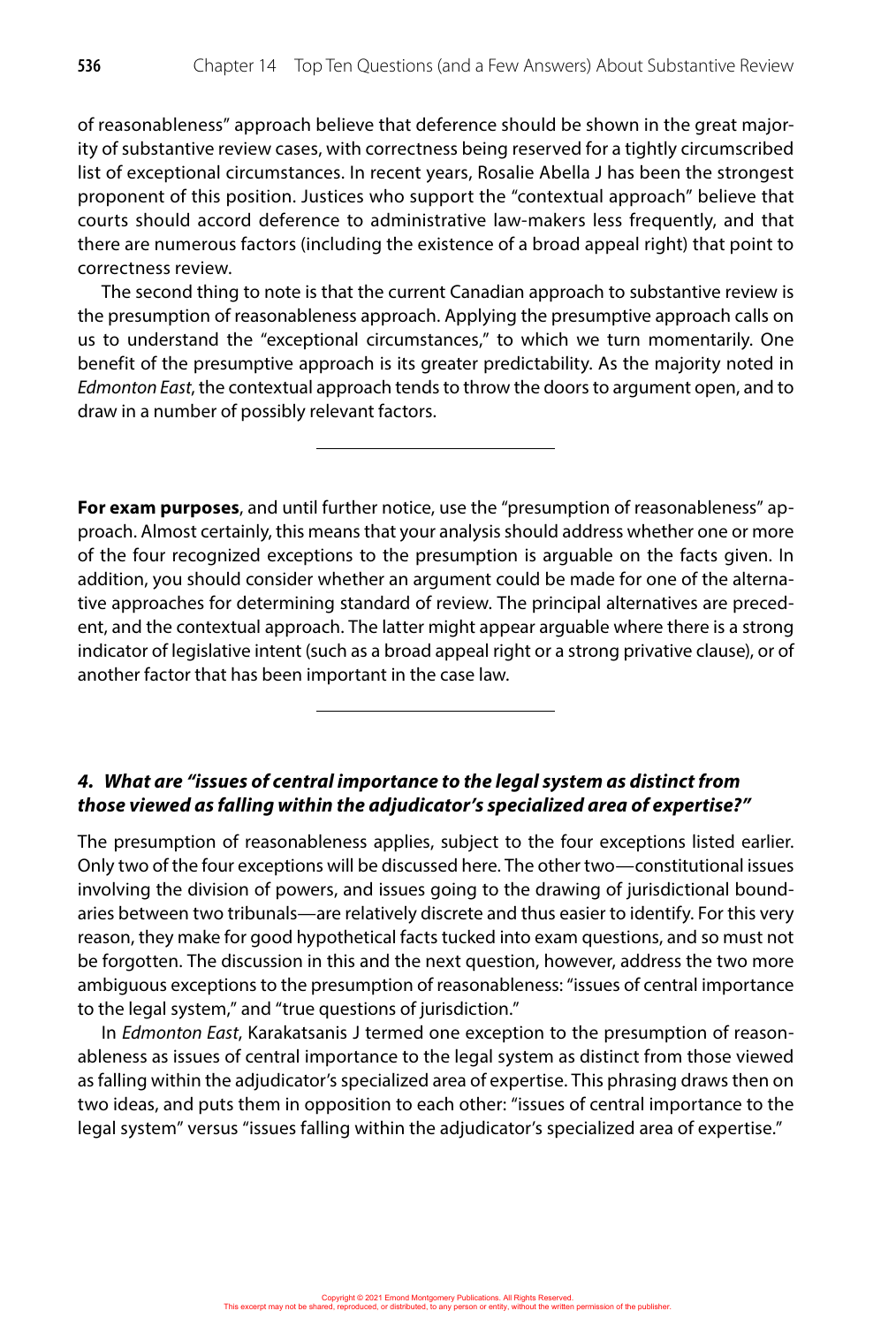#### **a. Issues of central importance to the legal system**

In general, the Supreme Court has drawn a high threshold for identifying an issue of law as being of "central importance to the legal system," and so calling for application of correctness review. This can best be seen in the case *Canada (Canadian Human Rights Commission) v*  Canada (Attorney General),<sup>13</sup> where the issue in question was whether the statutory provision that authorized a tribunal to award compensation to a successful complainant "for any expenses incurred by the victim [complainant] as a result of the discriminatory practice" should be understood to include an order for legal costs. In finding that this question of costs was not one of central importance to the legal system, the court said:

In addition, a decision as to whether a particular tribunal will grant a particular type of compensation—in this case, legal costs—can hardly be said to be a question of central importance for the Canadian legal system and outside the specialized expertise of the adjudicator. Compensation is frequently awarded in various circumstances and under many schemes. It cannot be said that a decision on whether to grant legal costs as an element of that compensation and about their amount *would subvert the legal system*, even if a reviewing court found it to be in error.<sup>14</sup>

The idea that to be "central to the legal system" an issue of law must be one whose misapplication would "subvert the legal system" suggests few issues will rise to this level. The court in *Mowat* applied reasonableness to the tribunal's decision that the statute allowed it to award legal costs, but found this interpretation of the statute unreasonable.

The idea of "subverting the legal system" seems somewhat narrow. Another way of looking at "questions of central importance to the legal system" might involve the seriousness of the interest at stake, not so much for the individual parties in a case, but for others more generally. Issues of liberty, discrimination, immigration status, and other forms of personal status, might speak to that idea.

**For exam purposes**, the following things might be used to indicate "centrality to the legal system": interpretation of a phrase that is known to be, or said to be, used commonly in another area of law, such as contracts, torts, or damages; interpretation of a statutory phrase that appears in various statutes; interpretation of a term used in human rights law or international law; and matters going to interests, such as liberty, for which courts have traditionally been viewed as important protectors. If the issue involves interpreting a statute, then be clear whether this is the tribunal's "home statute" or one the tribunal does not usually consider.

#### **b. Specialized expertise**

In Southam,<sup>15</sup> the SCC identified expertise of the decision-maker as the single most important factor for deciding whether deference was owed. In the ensuing years, expertise has

<sup>13</sup> [2011 SCC 53, \[2011\] 3 SCR 471](https://www.canlii.org/en/ca/scc/doc/2011/2011scc53/2011scc53.html?autocompleteStr=2011 SCC 53%2C %5B2011%5D 3 SCR 471 &autocompletePos=1) [*Mowat*].

<sup>14</sup> *Ibid* at para 25 (emphasis added).

<sup>15</sup> *Supra* note 5.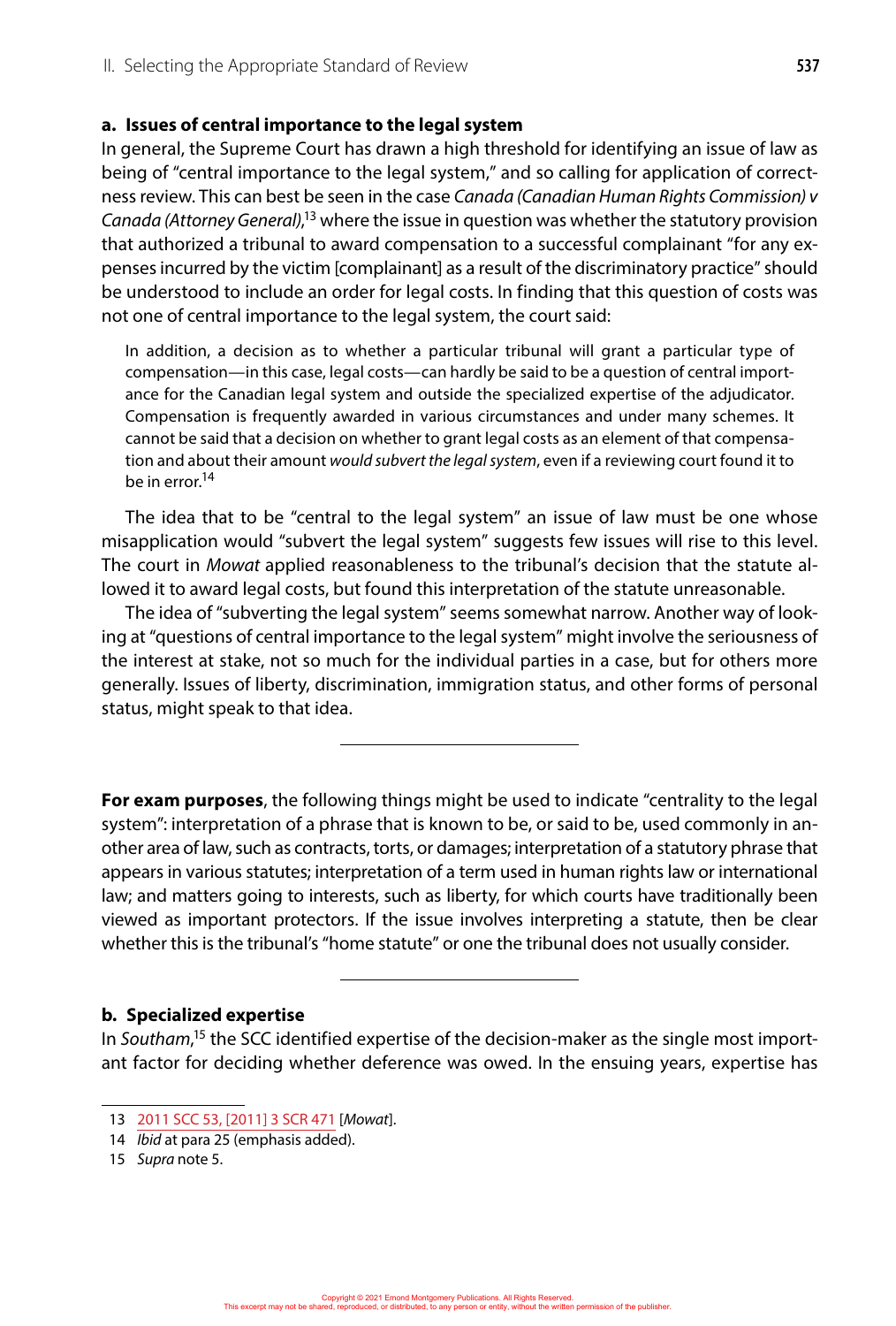ceased to be viewed as determinative. For one thing, the court made clear that "expertise" means expertise "relative to the judiciary," meaning that there must be grounds for believing the administrative decision-makers have an advantage over judges themselves. This connects up with a difficulty in defining what the sources of such expertise might be, and in what circumstances it can be recognized. The clearest indicator of expertise is likely where the governing statute requires that appointees to a tribunal have a certain professional or educational background. If the issue before the tribunal relates to that background, then this will strongly support the idea of expertise. However, instances of required backgrounds for appointment as a decision-maker are infrequent. Courts have looked instead at the function of the tribunal, in terms of the specialized area of its activity, and the volume of cases, as an experiential basis for finding tribunal members to have expertise. In *Edmonton East*, Karakatsanis J said the following about the expertise:

Expertise arises from the specialization of functions of administrative tribunals like the Board which have a habitual familiarity with the legislative scheme they administer: "… in many instances, those working day to day in the implementation of frequently complex administrative schemes have or will develop a considerable degree of expertise or field sensitivity to the imperatives and nuances of the legislative regime" (*Dunsmuir*, at para. 49, quoting D. J. Mullan, "Establishing the Standard of Review: The Struggle for Complexity?" (2004), 17 *C.J.A.L.P.* 59, at p. 93 …. [E]xpertise is something that inheres in a tribunal itself as an institution: "… at an institutional level, adjudicators … can be presumed to hold relative expertise in the interpretation of the legislation that gives them their mandate, as well as related legislation that they might often encounter in the course of their functions" (*Dunsmuir*, at para. 68).16

This approach places emphasis on the institutional source of expertise. It links expertise to the other aspect of the "exceptional category" in question, whether the issue arises from the "home statute" or from a more general area of law. The minority in *Edmonton East* found the institutional approach to result too easily in findings of expertise:

The majority's view that "expertise is something that inheres in a tribunal itself as an institution" risks transforming the presumption of deference into an irrebuttable rule. Courts must not infer from the mere creation of an administrative tribunal that it necessarily possesses greater relative expertise in all matters it decides, especially on questions of law.<sup>17</sup>

**For exam purposes**, identify what in the facts shows a degree of expertise on the part of the decision-makers. Is it a requirement that they have a certain educational or professional background, or is it simply that they would be expected to acquire experience by operating under their "home statute?" The former can be a stronger indicator of expertise, so long as the issue in question calls on that background. If the facts suggest the decision-makers have a role of developing policy, this supports the idea of a specialized or expert function.

<sup>16</sup> *Edmonton East*, *supra* note 3 at para 33.

<sup>17</sup> *Ibid* at para 85.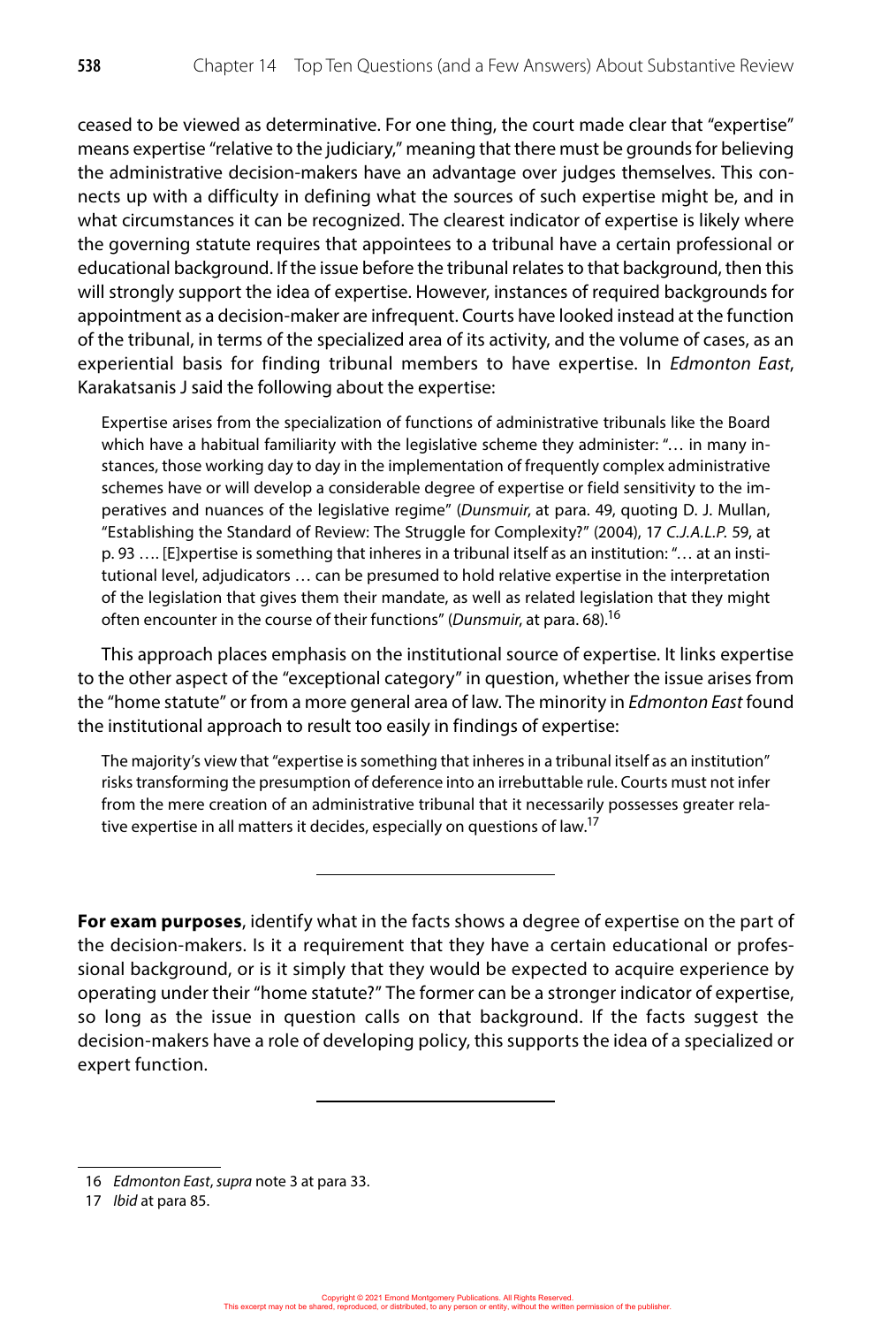#### *5. What are true questions of jurisdiction?*

The concept of what is a "jurisdictional issue," or an issue that is "within a tribunal's jurisdiction" or outside that jurisdiction, has been one of the most fraught questions in substantive review in Canada. From *CUPE*<sup>18</sup> in 1979 to the mid-1990s, the question served as the starting place for assessing whether a statutory delegate's decision-making was entitled to deference. In 1998 with *Pushpanathan v Canada*,<sup>19</sup> the Supreme Court appeared to dispense with the question of jurisdiction in favour of moving directly to the issue of deference, to be determined by a series of contextual factors. Then, somewhat surprisingly, in its attempt to streamline and simplify the law of substantive review in *Dunsmuir*, the court revived the idea that some issues of law are "true questions of jurisdiction" in nature, calling for correctness review. Just three years later in *Alberta Teachers*, 20 a majority of the court all but finished off "true questions of jurisdiction" as a category for analysis. Rothstein J put it this way:

As I have explained, I am unable to provide a definition of what might constitute a true question of jurisdiction. The difficulty with maintaining the category of true questions of jurisdiction is that without a clear definition or content to the category, courts will continue, unnecessarily, to be in doubt on this question. However, at this stage, I do not rule out, in our adversarial system, counsel raising an argument that might satisfy a court that a true question of jurisdiction exists and applies in a particular case. The practical approach is to direct the courts and counsel that at this time, true questions of jurisdiction will be exceptional and, should the occasion arise, to address in a future case whether such category is indeed helpful or necessary.<sup>21</sup>

This kind of an invitation coming from a high court judge has more the character of a warning, even a dare, rather than encouragement to give it a try. Nevertheless, the court's having left the door open to the "exceptional" appearance of a true question of jurisdiction creates a major temptation for law professors: to conceive of fact patterns that might look like such an exception.

The problem with which the court has been concerned in trying to reduce the analytical importance of "jurisdiction" is that most examples of statutory interpretation can be easily transformed into a basis for casting doubt on the jurisdiction of a delegate to even answer the question. Getting the interpretive answer "right" can look very much like a necessary first step to the delegate's acquiring the jurisdiction to make a decision. This can be seen in *Mowat*, where the tribunal's interpretation of the phrase "any expenses" is, from one perspective, the necessary basis for its awarding legal costs for the complainant. The underlying concern of those advancing this perspective is that administrative decision-makers like the tribunal will, if unchecked by the courts, make decisions that expand their own statutory power. The Supreme Court in *Mowat*, of course, declined to view this as a "true question of jurisdiction." Similarly, in *Edmonton East*, the majority gave short shrift to the idea the board was dealing with a true question of jurisdiction:

This category is "narrow" and these questions, assuming they indeed exist, are rare …. It is clear here that the Board may hear a complaint about a municipal assessment. The issue is simply one

<sup>18</sup> *Supra* note 1.

<sup>19</sup> *Pushpanathan v Canada (Minister of Citizenship and Immigration)*, [\[1998\] 1 SCR 982](https://www.canlii.org/en/ca/scc/doc/1998/1998canlii778/1998canlii778.html?autocompleteStr=%5B1998%5D 1 SCR 982&autocompletePos=1).

<sup>20</sup> *Alberta (Information and Privacy Commissioner) v Alberta Teachers' Association*, [2011 SCC 61, \[2011\] 3 SCR](https://www.canlii.org/en/ca/scc/doc/2011/2011scc61/2011scc61.html?autocompleteStr=%5B2011%5D 3 SCR 654%2C 2011 SCC.&autocompletePos=1)  [654](https://www.canlii.org/en/ca/scc/doc/2011/2011scc61/2011scc61.html?autocompleteStr=%5B2011%5D 3 SCR 654%2C 2011 SCC.&autocompletePos=1) [*Alberta Teachers*].

<sup>21</sup> *Ibid* at para 42.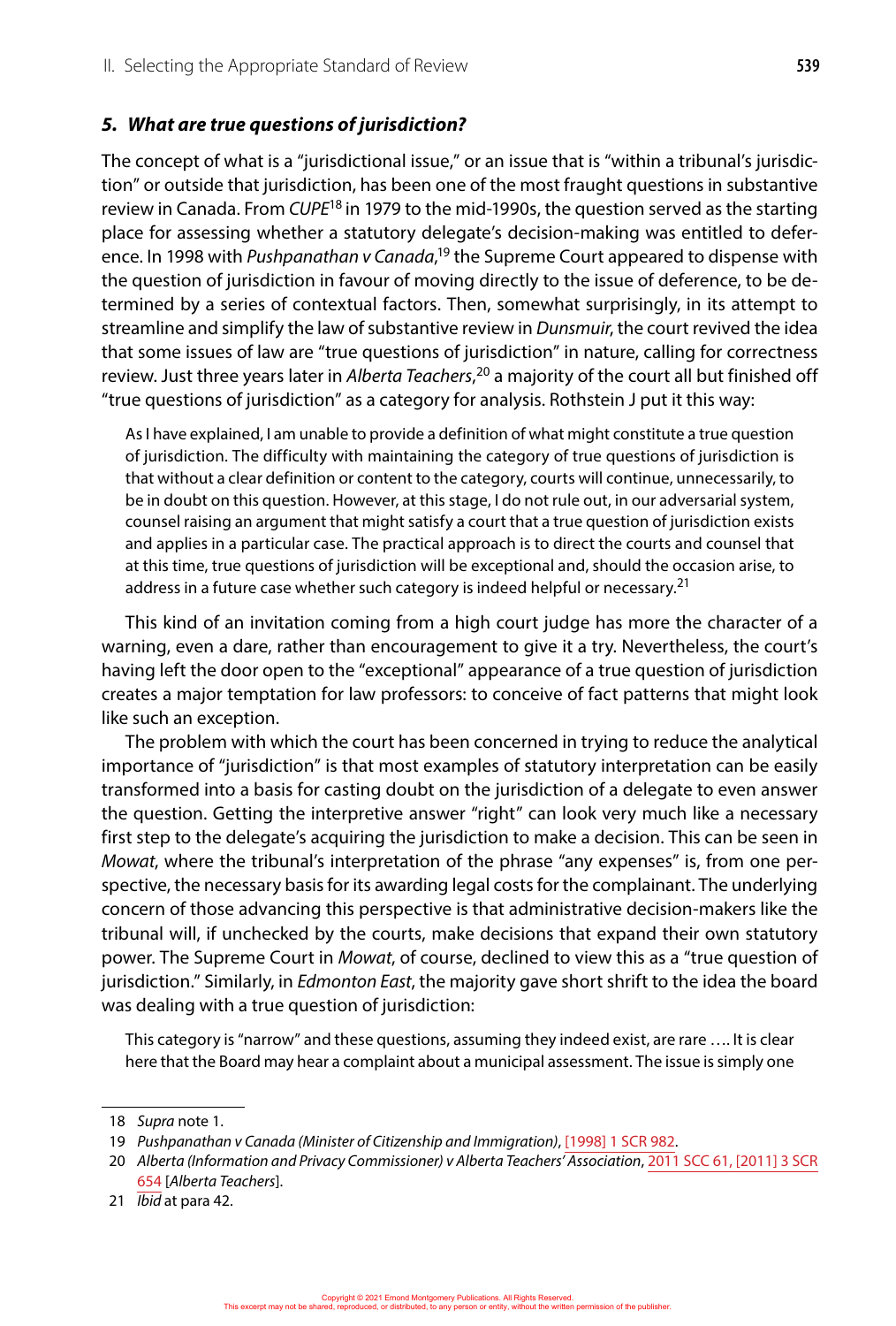of interpreting the Board's home statute in the course of carrying out its mandate of hearing and deciding assessment complaints. No true question of jurisdiction arises.<sup>22</sup>

The dissenting justices rested their conclusion that the appropriate standard of review was correctness on the wording of the appeal provisions and what they disclosed of legislative intent, and declined to rule on the true question of jurisdiction issue.

It is possible the SCC could make the definitive ruling that true questions of jurisdiction do not exist for analytical purposes, but they have not yet done so. Unless and until they do so, this remains an area rife for speculation about what might constitute such a jurisdictional question. One possibility that comes to mind is where the outcome of the impugned decision forms the basis for a *different* decision-maker to assume its statutory authority. In the non-administrative sphere, an example might be the finding of guilt on a driving offence serving as a basis for a director of motor vehicle licensing deciding to suspend a licence. The first decision is jurisdictional for the second. The same concept might apply between two administrative decisions.<sup>23</sup> However, there could be another way to approach this relationship between overlapping authorities. The first decision-maker might be viewed not so much as the decision-maker in the statutory scheme but as a "screener" or referring agent. This would be similar to the analysis given by the court in *Halifax (Regional Municipality) v Nova Scotia (Human Rights Commission)*. 24 In that case, the City of Halifax applied for judicial review to have the commission's decision to refer a complaint of discrimination against the city to a hearing tribunal set aside. The trial court applied correctness review to what it described as a jurisdictional issue. The Supreme Court, however, viewed the commission's ruling as merely preliminary to the final determination that would be made by a tribunal. In such circumstances, it was appropriate to apply the standard of reasonableness review, such that a reviewing court would intervene to stop the proceedings only where the referral decision was unreasonable:

The Commission's referral decision did not involve the sort of determinations that the chambers judge thought it did. Instead, the Commission's function was simply one of exercising its statutory discretion to decide whether it was satisfied that, having regard to all of the circumstances of the complaint, an inquiry by a board of inquiry was warranted, a function "more administrative than judicial in nature."<sup>25</sup>

**For exam purposes**, it is appropriate to note that the SCC has questioned whether true questions of jurisdiction exist. Nevertheless, you should be prepared to identify what might make the grade as such a rare creature. Due to its presumed rarity, a possible "true question of

<sup>22</sup> *Supra* note 3 at para 26.

<sup>23</sup> For an example of such a situation, see *Canada (Public Safety and Emergency Preparedness) v Tran*, [2015](https://www.canlii.org/en/ca/fca/doc/2015/2015fca237/2015fca237.html?autocompleteStr= Canada (Public Safety and Emergency Preparedness) v Tran%2C &autocompletePos=1) [FCA 237, \[2016\] 2 FCR 459.](https://www.canlii.org/en/ca/fca/doc/2015/2015fca237/2015fca237.html?autocompleteStr= Canada (Public Safety and Emergency Preparedness) v Tran%2C &autocompletePos=1) In this case, judicial review was taken of a decision by a departmental official—a decision that arguably foreclosed the statutory jurisdiction of the Immigration and Refugee Board. The appeal of the Federal Court of Appeal decision was heard by the Supreme Court of Canada on January 19, 2017. This case, in simplified form, serves as the basis for the "Sample Exam Question" in the accompanying online materials.

<sup>24</sup> [2012 SCC 10, \[2012\] 1 SCR 364.](https://www.canlii.org/en/ca/scc/doc/2012/2012scc10/2012scc10.html?autocompleteStr=Halifax (Regional Municipality) v Nova Scotia (Human Rights Commission&autocompletePos=1)

<sup>25</sup> *Ibid* at para 26, Cromwell J.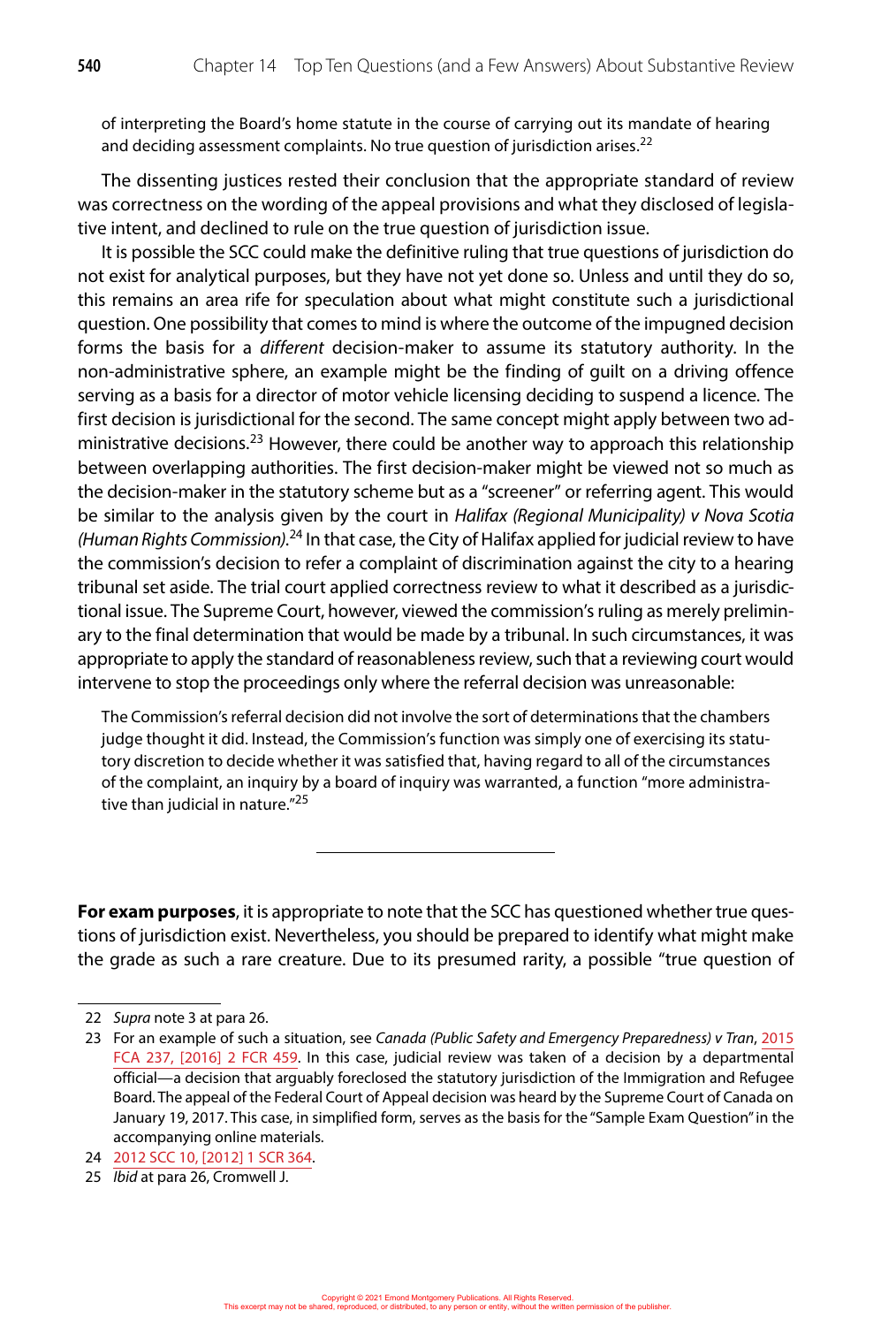jurisdiction" in an exam will usually be highlighted. This might be done using the word "jurisdiction," or similar terms like "provide the authority to" or "the power to." Or, the facts might show that the impugned decision must be made before a second process of decision-making can be undertaken. Ways to highlight this include separating the decisions into different statutory provisions, or, even better, having them made by different decision-makers.

# **III. APPLYING CORRECTNESS AND REASONABLENESS REVIEW**

The second stage of substantive review involves assessing the "merits" of the decision being reviewed, and deciding whether the decision meets the applicable standard. Here is a secret: the most challenging aspect of putting together a substantive review question for an exam in administrative law occurs at this second stage. This is so for two reasons. First, it can take a lot of exam space to create a factual matrix to which students can apply skills of interpreting language and applying and distinguishing case law—the usual tools of legal analysis—in order to form a view on the merits; moreover, an instructor is leery of creating a problem on the merits that deals with an area of law that is more familiar to some students than others. Those are drafting issues. The second problem is more serious, because it derives from the state of Canadian administrative law itself: the judiciary has largely been unable to articulate how deference, or reasonableness review, should operate.

## *6. What is the difference between correctness and reasonableness review?*

The difference between the two standards of review is simply that of whether the reviewing body (a superior court) should show deference, or no deference, to a statutory delegate's decision. The standard of deference is called "reasonableness review," and the no-deference position is called "correctness review." The position of deference does not mean that the reviewing court will accept the administrative decision, but rather that the decision will be accepted so long as it is found to be "reasonable," or, in other words, not "unreasonable."

Correctness review is easy to define. The standard of correctness means that a reviewing court will uphold an administrative decision that it agrees with—that is, the decision is the one that the court itself would have made.

**For exam purposes**, should you decide that the appropriate standard of review is correctness, you may well not find a lot of material in the fact pattern that allows you to assess whether the impugned decision was correct or not. Be on the lookout for references to established case law on the issue, or to what appear to be clear dictionary definitions of words in dispute.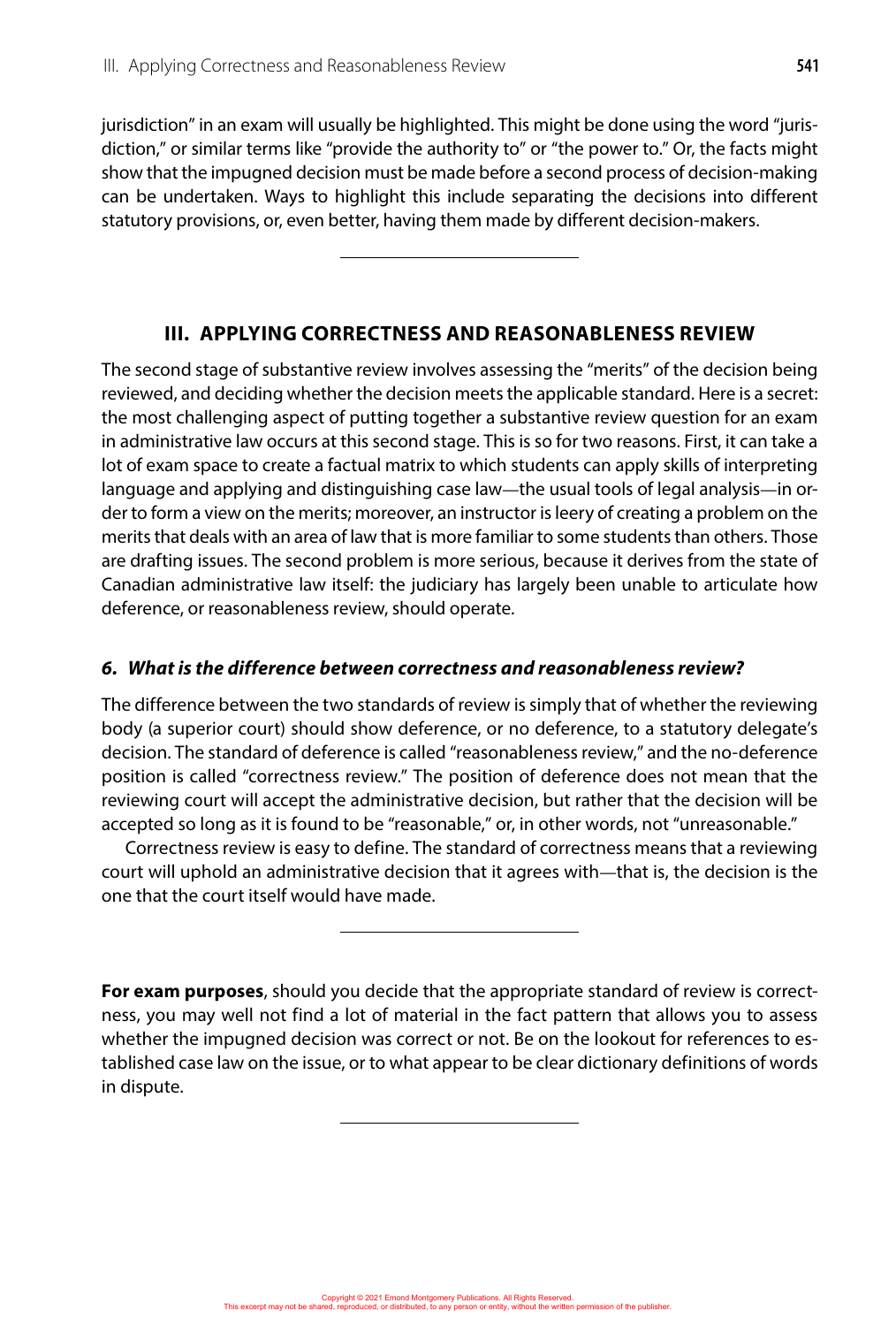All the difficulty we encounter in this area comes with trying to define the meaning of "reasonableness" review. By differentiating between the "correct" and the "reasonable," the law implies that there is a space or a margin between them. In that margin fall decisions that a reviewing court would not itself have made, but that it finds to be "reasonable." As some have put it, this means that in according deference, reviewing courts must be prepared to allow decisions to stand that they view as "incorrect," so long as they are not outside the scope of what is reasonable, or acceptable. This is a difficult distinction to articulate.

## *7. Are the reasons given by a decision-maker important to reasonableness review?*

The short answer is that reasons are important, if given, but not necessary.

In *Dunsmuir*, the majority of the court made justification and transparency the hallmarks of a decision that would withstand scrutiny under a deferential standard—in other words, if administrative decision-makers explain and justify their decisions in a transparent fashion, those decisions will generally be found to be reasonable. This would seem to go beyond encouraging decision-makers to provide reasons, and to imply that in the absence of reasons, it will be difficult to find a decision to be reasonable. However, in the same passage, the court said that reasons for a decision are not the only matter under scrutiny:

A court conducting a review for reasonableness inquires into the qualities that make a decision reasonable, referring both to the process of articulating the reasons and to outcomes. In judicial review, reasonableness is concerned mostly with the existence of justification, transparency, and intelligibility within the decision-making process. *But it is also concerned with whether the decision falls within a range of possible, acceptable outcomes which are defensible in respect of the facts and law*. 26

Accordingly, a reviewing court can uphold a decision or outcome as reasonable even when that decision is accompanied by poor reasons, or by no reasons at all. This concept has taken on more significance in the post-*Dunsmuir* years. In *Newfoundland Nurses*, the court found that the (in-)adequacy of reasons does not in itself constitute a ground of substantive review—that is, a decision could be upheld as reasonable even where the reasons given by the administrative official failed to justify it. The reviewing court can look to the evidence, the process, and other sources to find justification for the outcome reached by the official. Abella J quoted with approval this passage by Professor David Dyzenhaus: "[E]ven if the reasons in fact given do not seem wholly adequate to support the decision, the court must first seek to supplement them before it seeks to subvert them."<sup>27</sup>

The idea that reasons are not needed for a decision to be reasonable has been taken at least one step further—there also may not be a need for a decision, or at least an express decision. In *Alberta Teachers*, the impugned decision was described as an "implied decision" by the Privacy and Information Commissioner in Alberta, who proceeded with a hearing into a complaint under the applicable provincial application after the lapsing of a limitation period. The commissioner did not advert to, much less give reasons for "ignoring" the limitation provision. The Supreme Court found the "decision" (perhaps better described as the

<sup>26</sup> *Dunsmuir*, *supra* note 2 at para 47, Bastarache and Lebel JJ (emphasis added).

<sup>27</sup> *Newfoundland and Labrador Nurses' Union v Newfoundland and Labrador (Treasury Board)*, [2011 SCC 62,](https://www.canlii.org/en/ca/scc/doc/2011/2011scc62/2011scc62.html?autocompleteStr=2011 SCC 62%2C &autocompletePos=1) [\[2011\] 3 SCR 708](https://www.canlii.org/en/ca/scc/doc/2011/2011scc62/2011scc62.html?autocompleteStr=2011 SCC 62%2C &autocompletePos=1) at para 12.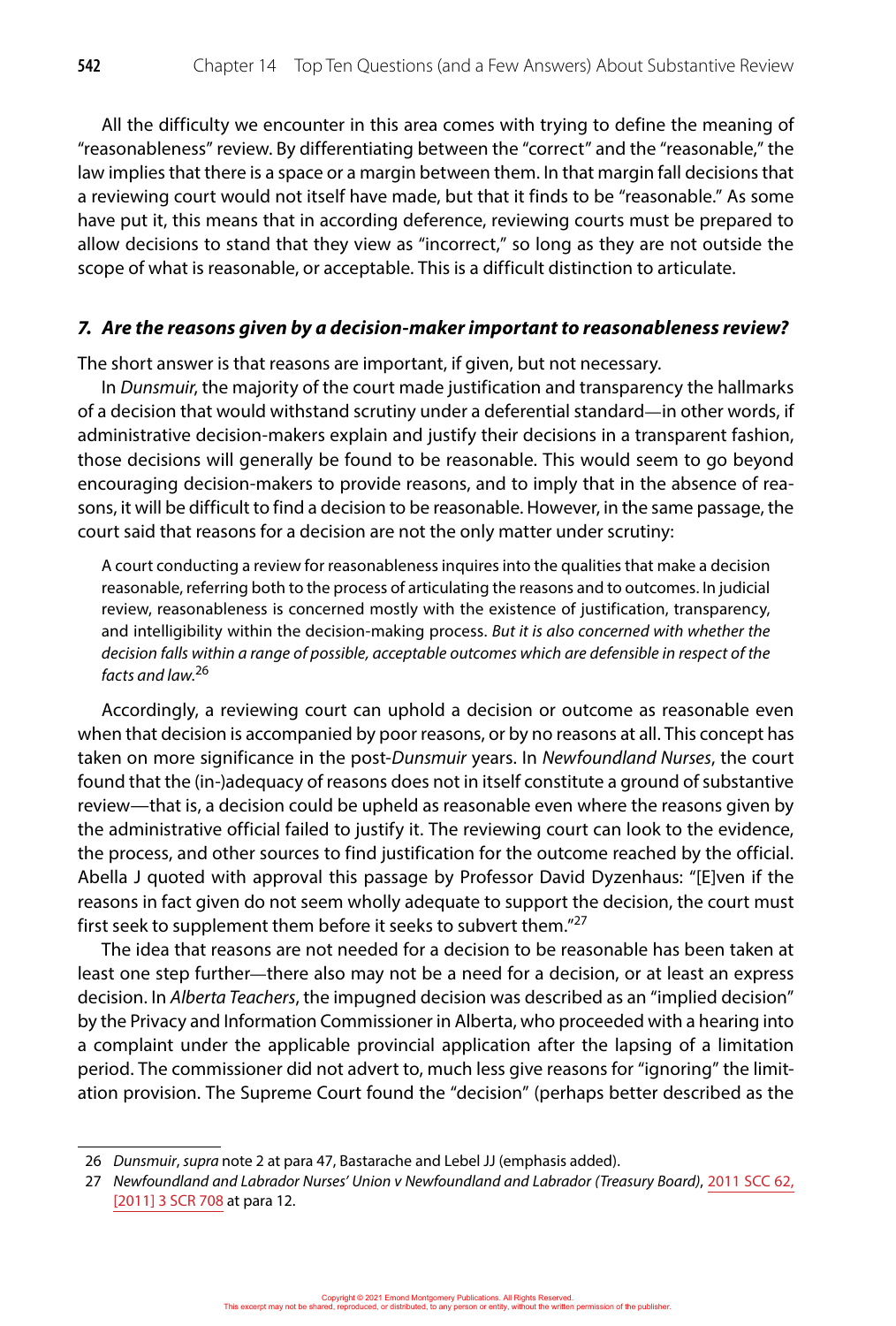"action" or "outcome") to be reasonable, in that it corresponded with a justifiable interpretation of the statute as not having imposed a mandatory limitation period, an interpretation that the commissioner had given in earlier cases.

Similarly, in *Edmonton East*, the Assessment Review Board gave no reasons for deciding that it had the power to raise the assessed value on the complaint made by the shopping centre owners. It simply proceeded to do so. The majority at the SCC looked at the record, and found that counsel for the owners had conceded that the board had this jurisdiction. The majority continued:

Therefore, it is hardly surprising the Board did not explain why it was of the view that it could increase the assessment: the Company expressly conceded the point. Parties "cannot gut the deference owed to a tribunal by failing to raise the issue before the tribunal and thereby mislead the tribunal on the necessity of providing reasons" (*Alberta Teachers*, at para. 54). Accordingly, I shall review the Board's decision in light of the reasons which *could be* offered in support of it.<sup>28</sup>

**For exam purposes**, *read any reasons for decision carefully*. This is certainly what reviewing courts do. Any reasons for decision provided in an exam fact pattern are there to disclose an arguable issue or issues with respect to whether the decision is "correct" or "reasonable," depending on the standard applied. If no reasons are given, or scant reasons that appear not to explain anything, then this may raise the procedural fairness of a breach of the duty to provide reasons. However, the absence of reasons will not in itself answer the question of substantive "reasonableness."

## *8. What does "reasonableness" review mean?*

This is the most difficult question to answer in our list of the "Top Ten." We know that to be the case because the Supreme Court of Canada has not been able to answer the question satisfactorily. We can see this from looking again at *Dunsmuir*. The SCC's judgment in *Dunsmuir* was intended to introduce a new era of simplified substantive review into Canadian administrative law. By all accounts, this has failed to occur. One reason for this might be described as the "original sin" of the *Dunsmuir* case.29 The majority sought to expand the basis for deference in judicial review. It made the first intimations of a presumption of reasonableness, which was later expressly adopted by the court. The majority found that the issue before the labour arbitrator—whether statutory provisions gave a non-union public employee the same right to challenge the cause given for dismissal from his job that a union employee had—was an issue that fell within the well-recognized expertise of labour

<sup>28</sup> *Edmonton East, supra* note 3 at para 40.

<sup>29</sup> Some might say the original sin of *Dunsmuir* was that of a 6–3 division in the court (with three strong opinions going in different directions). It seems difficult to simplify the law with other than a unanimous judgment on that law.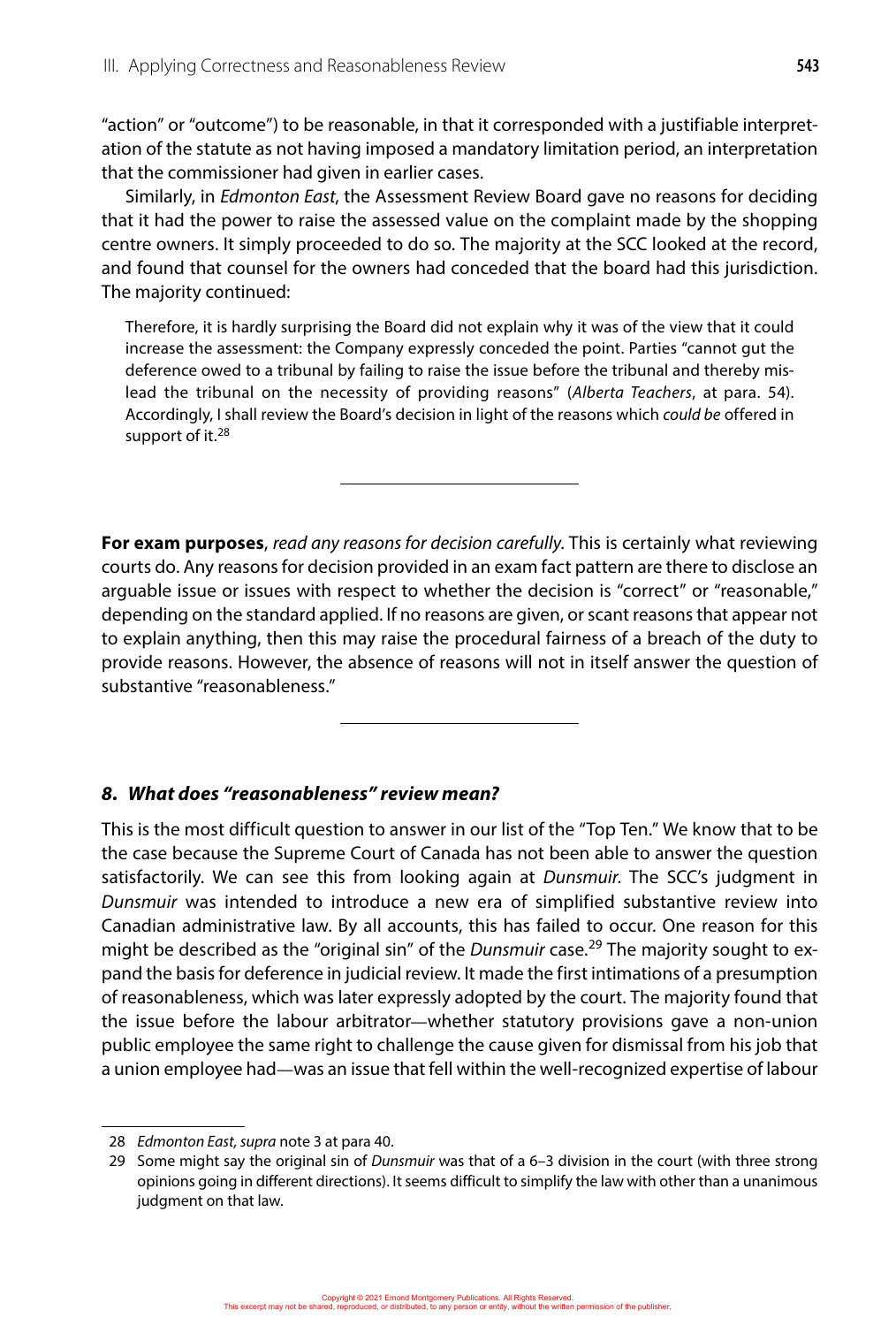arbitrators. The majority ruled that the appropriate standard of review was reasonableness. The majority then went on to find the arbitrator's decision to be unreasonable and set it aside. The justices said:

The decision of the adjudicator treated the appellant, a non-unionized employee, as a unionized employee. His interpretation of the PSLRA [*Public Services and Labour Relations Act*], which permits an adjudicator to inquire into the reasons for discharge where notice is given and, under s. 97(2.1), substitute a penalty that he or she determines just and reasonable in the circumstances, creates a requirement that the employer show cause before dismissal. *There can be*  no justification for this; no reasonable interpretation can lead to that result .... Therefore, the combined effect of s. 97(2.1) and s. 100.1 cannot, *on any reasonable interpretation*, remove the employer's right under contract law to discharge an employee with reasonable notice or pay in lieu of notice.<sup>30</sup>

This statement effectively means that there was only one reasonable, or defensible, answer to the question asked of the arbitrator. The answer he gave could not be justified on the basis of any defensible reasons or logic. Nor is there any hint in the case that there was a "middle ground" result available that the arbitrator might have reached. In short, *Dunsmuir* is a case in which there was no "range of possible, acceptable answers." Where that is the case, it would not seem that "deference" can operate in any meaningful way.

This raises a serious problem for conceiving of reasonableness review with respect to issues of law, particularly of statutory interpretation. There is no doubt that deferential review is available for these issues. In fact, the major impetus for the contemporary Canadian approach to substantive review is to restrain superior courts from too readily interfering with the decisions of tribunals on issues of law and statutory interpretation within their spheres of specialized activity—in short, to give administrative decision-makers the scope to develop the law in those areas. But how does this fit with our general understanding of how courts approach the task of interpreting statutes?

The Supreme Court of Canada established a standard approach to that task in *Rizzo &*  Rizzo Shoes Ltd (Re).<sup>31</sup> Statutory interpretation entails discerning legislative intent by examining the words of a statute in their entire context and in their grammatical and ordinary sense, in harmony with the statute's schemes and objects. The principle underlying *Rizzo & Rizzo* is that the judiciary is capable of ascertaining the proper meaning of any statutory language, no matter how convoluted. This may be a fiction, but it is a useful fiction. For one thing, it has permitted our courts to limit the concept of unconstitutional "vagueness" in Canadian statutes to a disappearingly small number of instances, virtually removing this argument from the lawyer's toolbox. In short, statutory interpretation does not give rise to "a range of reasonable alternative interpretations."

If we accept this last point (and, if needed, please take it on faith for the moment), and if issues of statutory interpretation generally arrive at a dichotomous or "yes/no" decision point, it becomes difficult to describe a process of thinking or a set of techniques that can distinguish between a "reasonable" outcome and a "correct" outcome.

Allow me to set out three ways in which courts seem to have addressed this dilemma (this is by no means to say these are the only three ways). Each of them is, in my view, more

<sup>30</sup> *Dunsmuir*, *supra* note 2 at para 75, Lebel and Bastarache JJ (emphasis added).

<sup>31</sup> [\[1998\] 1 SCR 27](https://www.canlii.org/en/ca/scc/doc/1998/1998canlii837/1998canlii837.html?resultIndex=2) [*Rizzo & Rizzo*].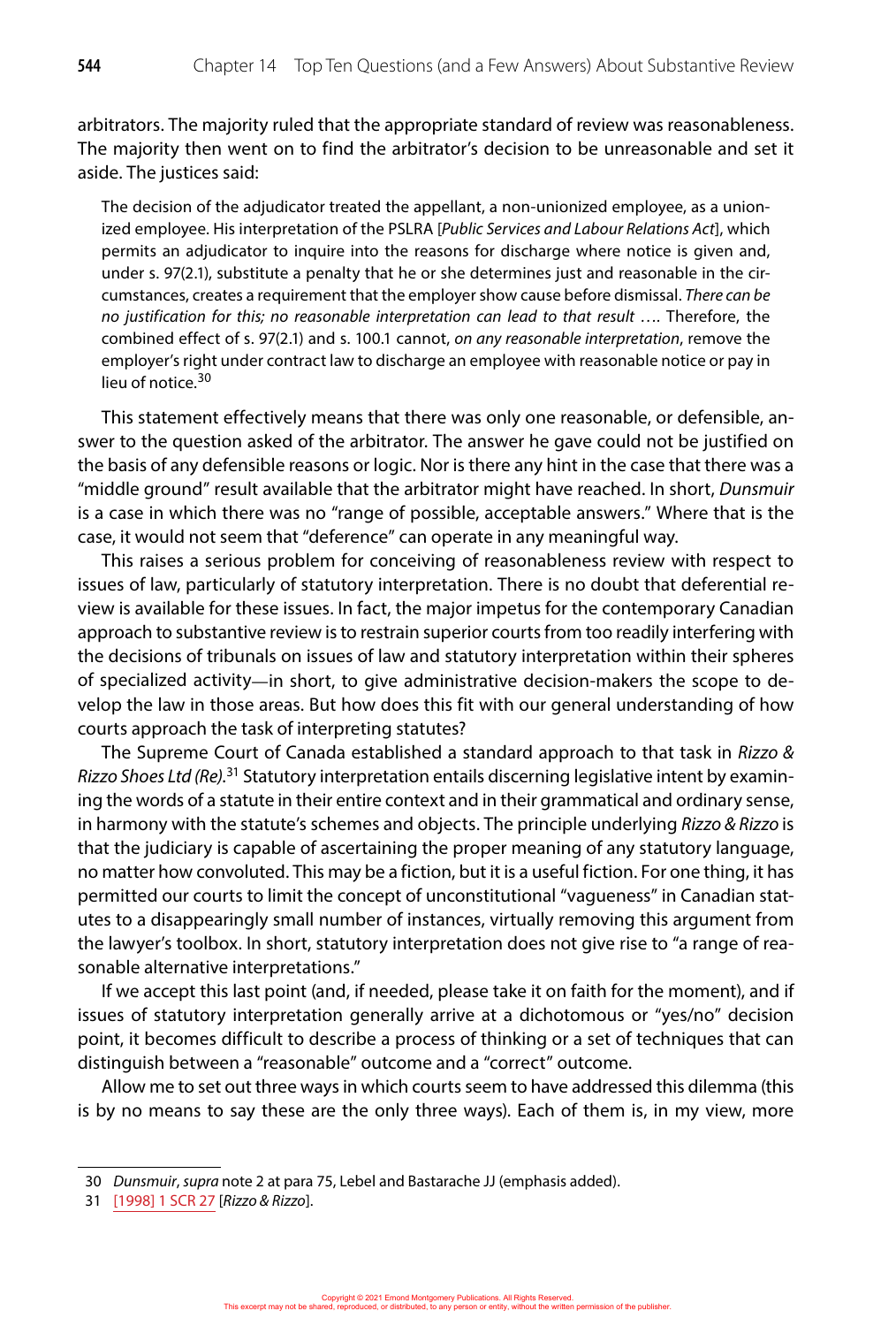metaphorical than prescriptive about how to conduct reasonableness review of issues of law. They may nevertheless give some guidance.

First, there is the idea of ambiguity in the law. The Supreme Court referred to ambiguity in statutory language as both explaining and providing a basis for according deference to administrative decision-makers in the formative case of *CUPE*. Dickson CJ noted that the wording of the statutory provisions in question was "very badly drafted" and "bristles with ambiguities."32 In such circumstances, he said, superior court judges should not insist on their preferred interpretation over that of an expert tribunal, in that case a labour relations board. This idea of leaving ambiguous questions of law to be decided by statutory delegates is appealing, but it has flaws. For one thing, it takes considerable legal analysis or "searching" to get to the point where two alternative answers could be seen as plausible; and, second, from a practical standpoint, one can find few if any instances (including *CUPE*) where a reviewing court let a decision stand without implying that it was the better decision. Truly ambiguous problems, where more than one solution is plausible or reasonable, are rare, for conceptually strong reasons.

Second, the Supreme Court has described deference as a kind of mental posture that reviewing courts should take to the decisions of administrative officials. One of the more commonly mentioned approaches is the idea of a "deference of respect," a term coined by Professor David Dyzenhaus. The court cited Dyzenhaus's idea with approval in *Dunsmuir*:

Deference is both an attitude of the court and a requirement of the law of judicial review. It does not mean that courts are subservient to the determinations of decision makers, or that courts must show blind reverence to their interpretations, or that they may be content to pay lip service to the concept of reasonableness review while in fact imposing their own view. Rather, deference imports respect for the decision-making process of adjudicative bodies with regard to both the facts and the law …. We agree with David Dyzenhaus where he states that the concept of "deference as respect" requires of the courts "not submission but a respectful attention to the reasons offered or which could be offered in support of a decision."<sup>33</sup>

The description of a deferential state of mind is perhaps most helpful as a reminder of tone, and of making sure a decision-maker's written reasons for decision are treated seriously and carefully. It does not go very far toward saying what makes a decision "unreasonable." One cannot help wondering if the judgment in *Dunsmuir* itself reflected a "deference of respect" when it came to dealing with (or, more aptly, not dealing with) the arbitrator's lengthy reasons for decision.

Third, reasonableness review when applied to statutory interpretation and other questions of law may mean that on certain questions, superior courts simply cede interpretive authority to administrative decision-makers. That is, deference would best be understood as a "hands-off" operation, that once a court determined the appropriate standard of review was deference, it should not examine the issue any further. The law in the protected area would be left to be developed by decision-makers delegated by the legislators. However, judicial review in Canada has never been based on a full-scale cession of the authority to interpret law. As stated in *Crevier*<sup>34</sup> and confirmed in *Dunsmuir*, judicial review serves the rule

<sup>32</sup> *CUPE, supra* note 1 at 230.

<sup>33</sup> *Dunsmuir*, *supra* note 2 at para 48.

<sup>34</sup> *Crevier v Quebec (Attorney General)*, [1981] 2 SCR 220.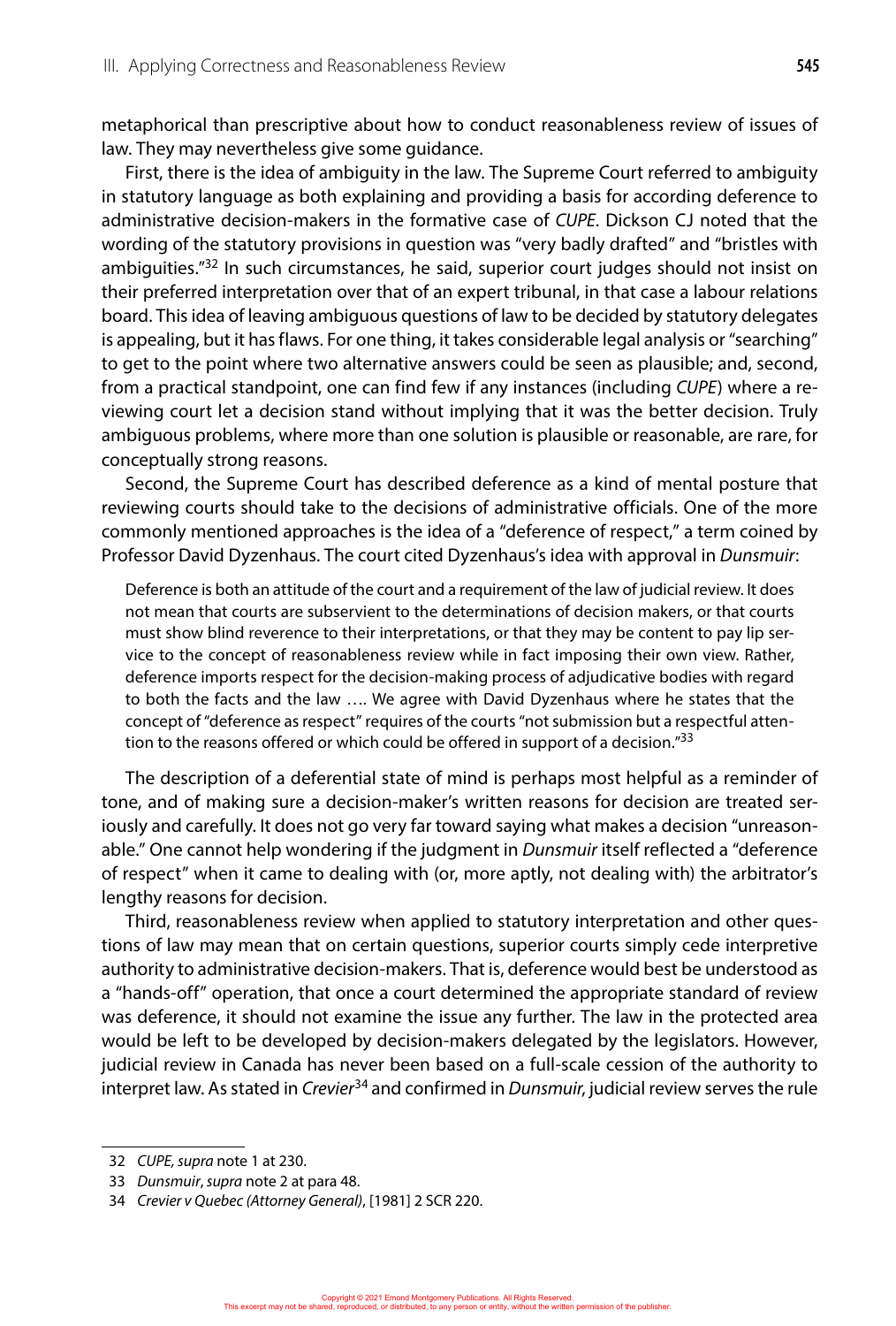of law principle by ensuring that the courts will supervise and prevent government action outside its lawful boundaries. This requires that even if deferring to administrative interpretations of statutory statements, the courts must be prepared to intervene where any such interpretation is so improper, or unreasonable, as to threaten the rule of law.

**For exam purposes**, if called on to assess whether a particular administrative decision is reasonable or unreasonable, feel free to note that reasonableness review is different from correctness review, and that it involves deference to the decision-maker. Be able to articulate briefly an understanding of what deference means. Then apply this understanding to whatever facts are available, including apparent ambiguity (or its absence), thoughtfulness of written reasons, or a history of well-established tribunal jurisprudence. Don't be surprised or disappointed if you find little to go on for this part of an answer.

## *9. How does one identify whether a particular issue gives rise to a "range of reasonable answers," and is that important?*

In mid-2016, the Supreme Court of Canada released an intriguing judgment in substantive review, *Wilson v Atomic Energy of Canada Ltd*. 35 The case is notable for two principal reasons: (1) the 6–3 division in the court on the issue of standard of review, going to fundamental issues of jurisdiction and rule of law;36 and (2) the *obiter* opinion of Abella J in which she set out a possible new approach to standard of review analysis. On the second point, Abella J, the strongest proponent of judicial deference on the court, suggested in *Wilson* that the court move from two to only a single standard of review, reasonableness, for all administrative decisions. This would, of course, dispense with the initial question of choosing between reasonableness and correctness review. On the other hand, it would seem to lead to an intensified inquiry into what reasonableness review means, including whether it could possibly be conceived as representing a single standard of review, and of how it could incorporate situations that previously were addressed as calling for correctness review. Abella J sought to answer these doubts:

A single standard of reasonableness still invites the approach outlined in *Dunsmuir*, namely: … reasonableness is concerned … with whether the decision falls within a range of possible, acceptable outcomes which are defensible in respect of the facts and law. [para 47]

Approaching the analysis from the perspective of whether the outcome falls within a range of defensible outcomes has the advantage of being able to embrace comfortably the animating

<sup>35</sup> [2016 SCC 29, \[2016\] 1 SCR 770](https://www.canlii.org/en/ca/scc/doc/2016/2016scc29/2016scc29.html?autocompleteStr=2016 SCC 29%2C&autocompletePos=1) [*Wilson*].

<sup>36</sup> In *Wilson*, the majority found reasonableness to be the appropriate standard of review to apply to a labour arbitrator's interpretation of provisions of the *Canada Labour Code*, RSC 1985, c L-2. The minority found that the legislation was open only to a single interpretation. In circumstances where legal certainty was called for because of differing opinions by different arbitrators, the minority ruled that the appropriate standard should be correctness. This is, of course, similar to the points raised in the discussion of Question 7, above.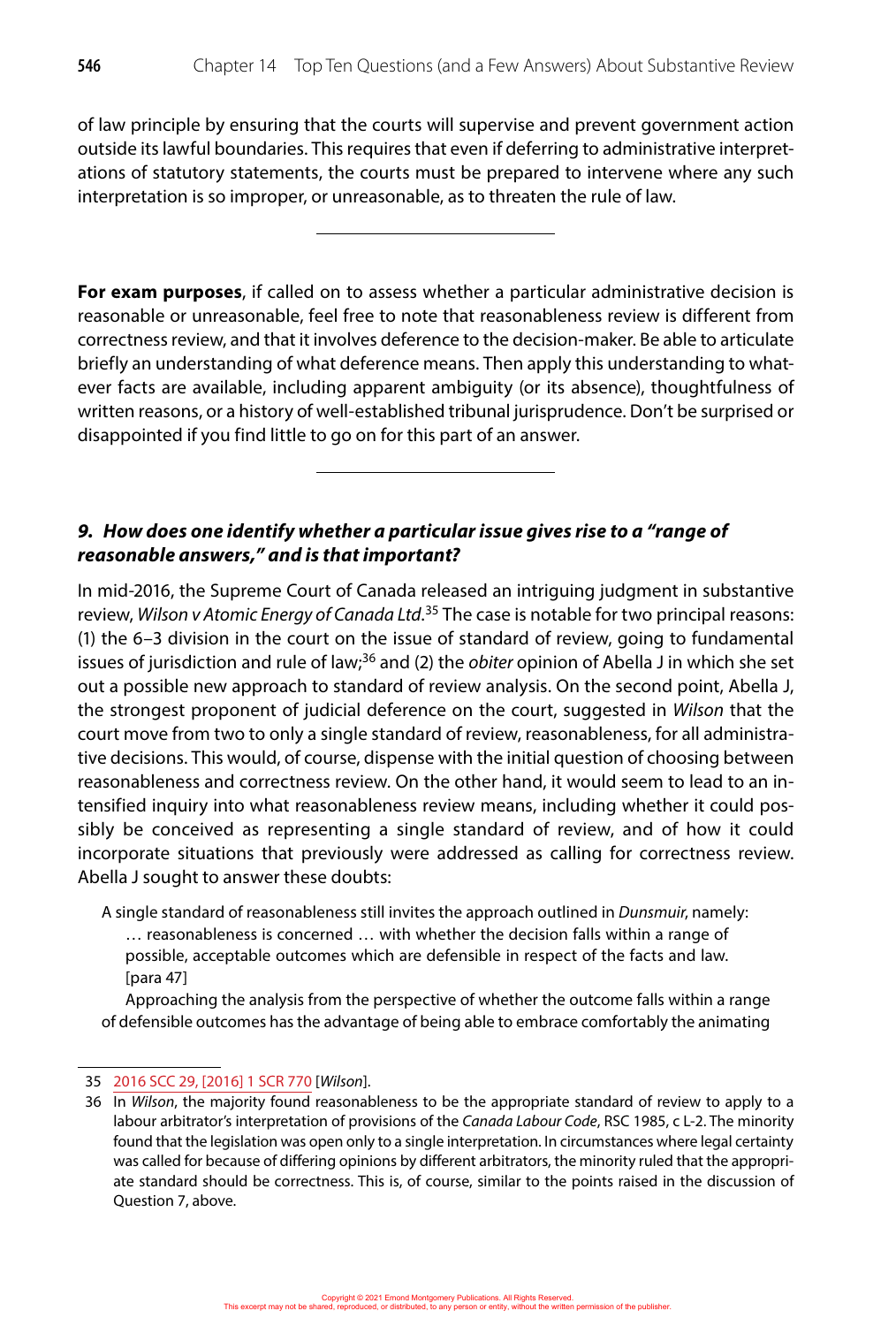principles of both former categories of judicial review. Courts can apply a wider range for those kinds of issues and decision-makers traditionally given a measure of deference, and a narrow one of only one "defensible" outcome for those which formerly attracted a correctness review.<sup>37</sup>

Would it have been helpful in *Dunsmuir* for the court to ask as a first question: in the matter before us, is there a range of available outcomes? Possibly so. This approach would not foreshorten legal analysis in any particular case, as in many instances it might require a full argument on the merits to conclude whether such a range of answers exists. However, there may be some situations where one could say fairly quickly that a range of defensible outcomes is available. Such situations might include statutory powers to grant remedies, assess damages, or render evaluations. This suggestion appears, in one sense, to turn substantive review on its head. It replaces the question "What is the appropriate standard of review?" with the question "Does the issue involved in the particular case give rise to a range of reasonable (or defensible) outcomes?" If the answer to this question is "yes," then an adjudicator's decision should be upheld if it falls within that range; if the answer is "no, there is only a single defensible answer," then the adjudicator is upheld only if she gives that answer. Abella J believes that both situations can fall within the rubric of reasonableness review. Leaving aside that arguable point, the idea that multiplicity of possible outcomes is the basis for exercising deference may be helpful.

The existence of "multiplicity" may not inhere so much in a statutory statement of different possible outcomes as in the nature of the decision-making power. In a couple of post-*Dunsmuir* cases, the SCC has engaged in substantive review of delegated law-making powers. Legislative powers represent the height of discretionary action. The very nature of making laws or binding rules and regulations involves decision-makers taking in all the information they wish to gather by way of informing themselves, and then making what they deem to be the best rule to govern prospective circumstances. Law-making is policy-making, and by definition is open to disagreement. If any form of delegated decision-making calls to be reviewed on a standard of deference, it should be delegated law-making. In *Catalyst Paper Corp v North Cowichan (District)*, 38 the court dealt with a property tax assessment by-law enacted by the municipality. The paper company challenged the by-law for being unreasonable. The company agreed that deferential review applied to the making of by-laws, but argued that since *Dunsmuir*, reasonableness should be understood as a single standard that did not allow for a "high degree" of deference. The court disagreed, ruling that reasonableness review took on a different character depending on the decision-making context. In the law-making context at hand, this meant considerable leeway for the North Cowichan council:

The applicable test is this: *only if the bylaw is one no reasonable body informed by these factors could have taken will the bylaw be set aside*. The fact that wide deference is owed to municipal councils does not mean that they have *carte blanche*. 39

Similarly, in *Green v Law Society of Manitoba*, 40 where a lawyer sought judicial review of a decision to discipline him for breach of a rule dealing with continuing legal education

<sup>37</sup> *Wilson, supra* note 35 at paras 32-33.

<sup>38</sup> [2012 SCC 2, \[2012\] 1 SCR 5](https://www.canlii.org/en/ca/scc/doc/2012/2012scc2/2012scc2.html?autocompleteStr=2012 SCC 2%2C %5B2012%5D 1 SCR 5. &autocompletePos=1).

<sup>39</sup> *Ibid* at para 24 (per McLachlin CJ) (emphasis added).

<sup>40</sup> [2017 SCC 20](https://www.canlii.org/en/ca/scc/doc/2017/2017scc20/2017scc20.html?autocompleteStr=2017 SCC 20 &autocompletePos=1).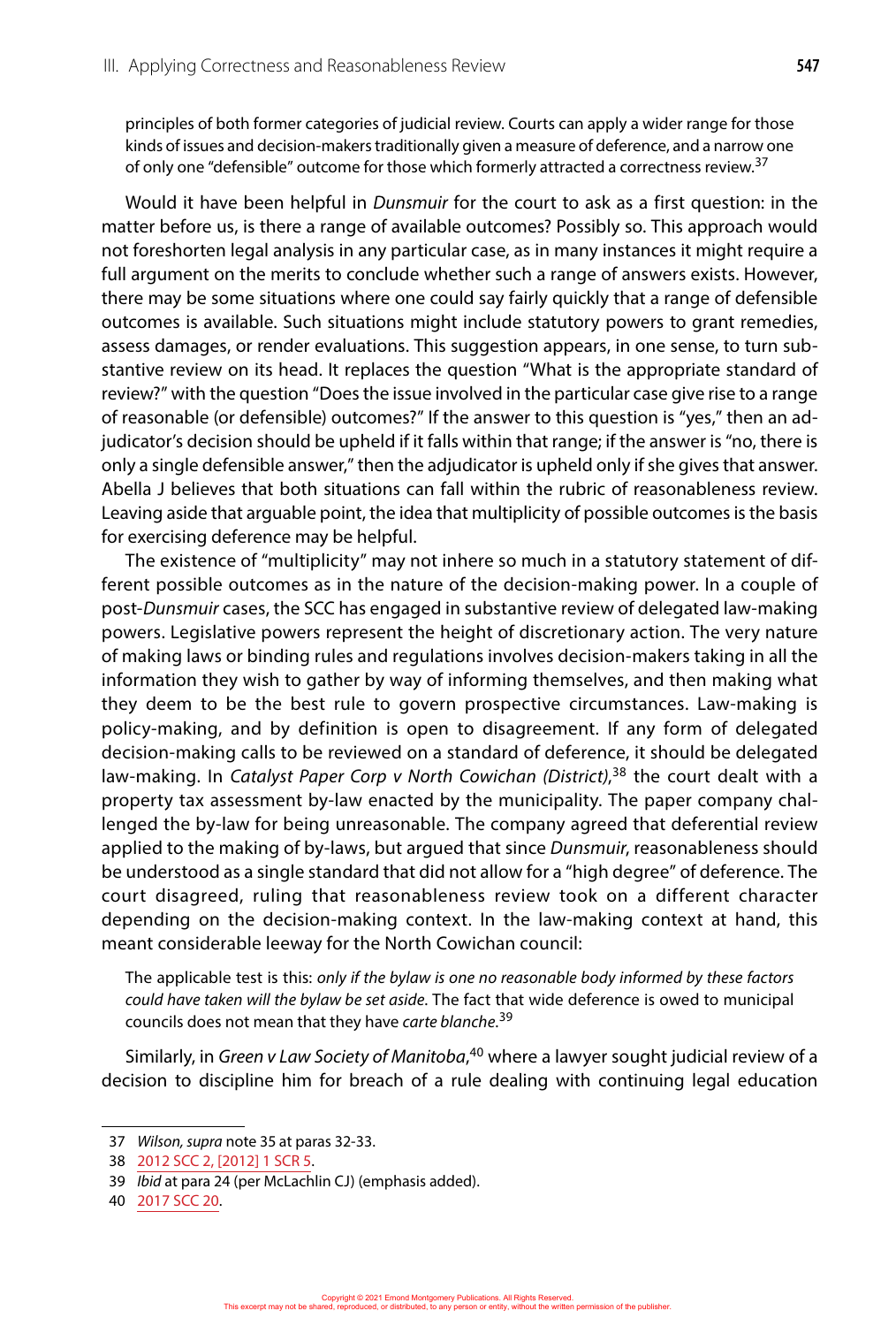adopted by the Society, the court identified the threshold for unreasonableness as "so long as no reasonable person could have come to the rule."

A statutory power to make subordinate legislation might often be described as a "discretionary" power. Discretion is a famous word in administrative law—it is perhaps shocking that it has not appeared earlier in this chapter. The notion of discretion as "choice," the power to select among different options, is often viewed as a near-automatic basis for according deference in substantive review. When talking about discretion, however, we are not necessarily talking about a multiplicity of outcomes. A discretionary decision, such as the approval of a licence, or the outcome of an environmental review process, may well come down to a "yes" or "no" result. Any "range of reasonable answers" would not lie so much in the outcomes, as in the reasons for decision—that is, the idea that there are a range of acceptable explanations or justifications for a decision, very much including the wisdom or judgment of the decision-maker. With this important caveat, we can fairly safely add powers that are described in discretionary terms—"in his or her opinion," "as they see fit," "should they be satisfied," and so on—to the class of issues that give rise to a range of possible answers.

**For exam purposes**, consider whether the impugned decision gives rise to a "range of alternative answers," including a range created by the submissions of the parties (e.g., one party submits that damages should be \$250,000, while the other party argues for \$1 million in damages) or whether it involves a question that can be answered only "yes" or "no." If the former, look for facts or factors that suggest the decision-maker has gone outside the accepted range. Also, be attuned to statutory language that implies or expressly calls for discretion on the part of the decision-maker. The presence of discretion implies a "range of alternative reasons, if not answers," on the part of a decision-maker.

# *10. What role does the concept of "abuse of discretion" play in contemporary standard of review analysis?*

The most celebrated decision in Canadian administrative law is *Roncarelli v Duplessis*. 41 The circumstances, the parties, the lawyers, the Supreme Court justices, and the ruling all contributed to the drama of the case. Frank Roncarelli was the owner of a restaurant in Montreal, and a member of the Jehovah's Witnesses. Maurice Duplessis was premier and attorney general of Quebec. In the mid- to late 1950s, government officials, at the behest of the Catholic Church, became concerned with proselytization by Jehovah's Witnesses in Montreal. On numerous occasions, adherents of that faith were arrested on public nuisance charges while handing out their literature. As a successful businessperson, Roncarelli posted their bail so they could be released from jail. Frustrated with this, Premier Duplessis instructed the provincial liquor commissioner to revoke the liquor licence for Roncarelli's restaurant. The commissioner did so under a statutory power that merely said the

<sup>41</sup> [\[1959\] SCR 121.](https://www.canlii.org/en/ca/scc/doc/1959/1959canlii50/1959canlii50.html?autocompleteStr=Roncarelli v Duplessis%2C %5B1959%5D SCR 121. &autocompletePos=1)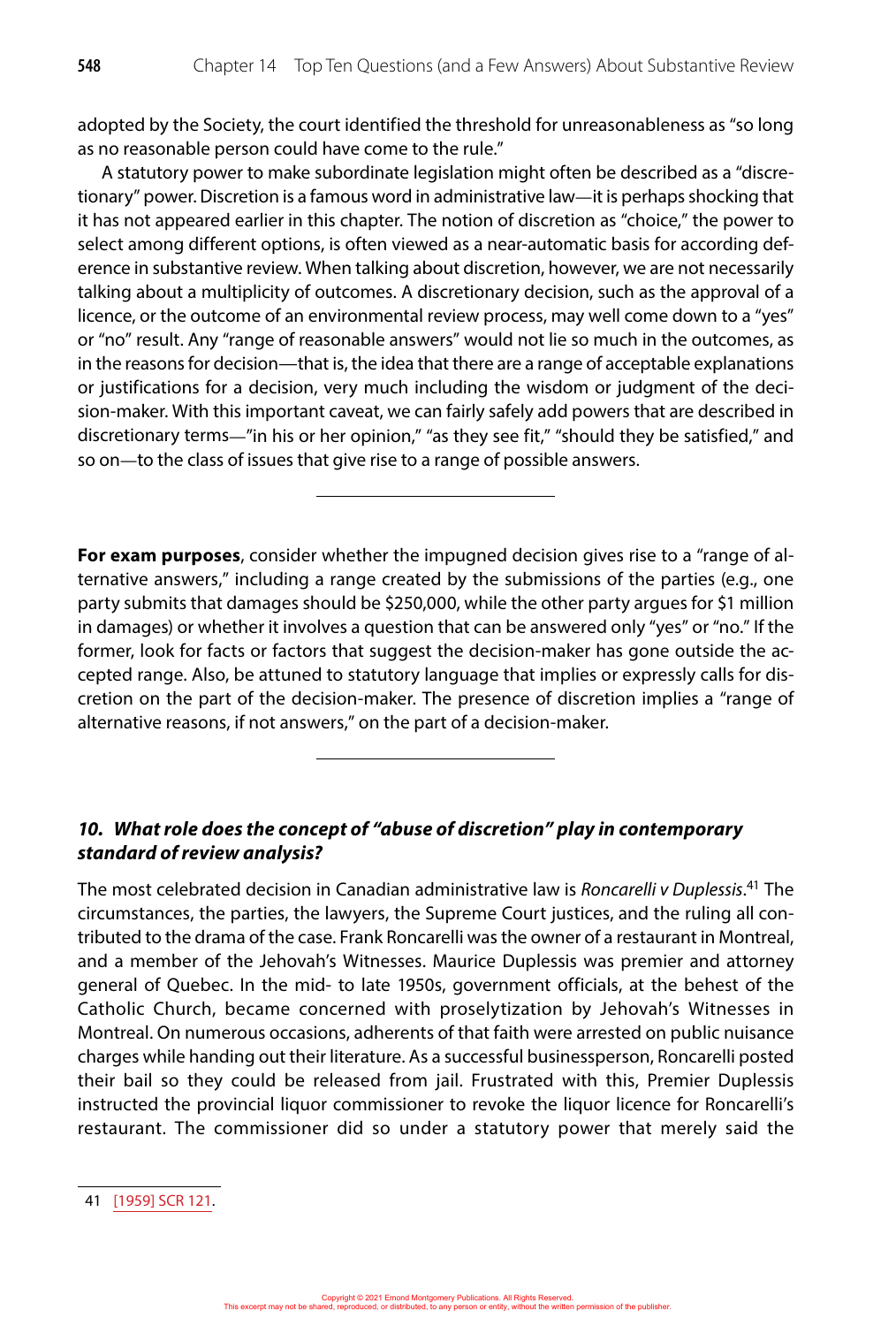"Commission may cancel any permit at its discretion." Roncarelli challenged the decision to revoke the licence. At the Supreme Court of Canada, Rand J famously said:

In public regulation of this sort there is no such thing as absolute and untrammeled "discretion," that is that action can be taken on any ground or for any reason that can be suggested to the mind of the administrator; no legislative Act can, without express language, be taken to contemplate an unlimited arbitrary power exercisable for any purpose, however capricious or irrelevant, regardless of the nature or purpose of the statute.<sup>42</sup>

The court ruled that Duplessis and the commissioner had exercised the statutory power for an "improper purpose," that is, a purpose unrelated to those intended by the legislature in granting the power. This ruling is a classic example of one kind of "abuse of discretion," long known in Canadian administrative law as a substantive ground of judicial review. Other kinds of abuse of discretion included basing a decision on irrelevant considerations, failing to take into account relevant considerations, and fettering discretion. What these named abuses of discretion tend to have in common is a focus on *relevance*—what is relevant, and what is not relevant, for a decision-maker to take into account.

In the hallmark case of *Baker v Canada (Minister of Citizenship and Immigration)*43 in 1999, the Supreme Court of Canada decided that "abuse of discretion" should no longer be a stand-alone ground of judicial review, but instead be brought within the standard of review analysis. That is, in judicial review of discretionary powers, just as with powers to decide issues of law, fact, and mixed law and fact, the first question to be answered is "What is the applicable standard of review—correctness or reasonableness?" Four years later, the court went a step further. It described the abuse of discretion categories as "nominate grounds" of judicial review that no longer played a principal analytical role:

To determine standard of review … it is not enough for a reviewing court to interpret an isolated statutory provision relating to judicial review. Nor is it sufficient merely to identify a categorical or nominate error, such as bad faith, error on collateral or preliminary matters, ulterior or improper purpose, no evidence, or the consideration of an irrelevant factor …. The nominate grounds, language of jurisdiction, and ossified interpretations of statutory formulae, while still useful as familiar landmarks, no longer dictate the journey.<sup>44</sup>

Since that time, it has been difficult to say what role the former abuses of discretion should play in substantive review. It seems clear that they no longer constitute, as they once did, a basis in and of themselves for setting aside an administrative decision.

In my view, however, the nominate abuses of discretion remain hallmarks for identifying faulty reasoning. In particular, where reasonableness is found to be the appropriate standard of review (which, as the court has stated on numerous occasions, including in *Baker*, will usually be the case with powers of a discretionary nature), an "abuse" such as failing to consider a relevant factor or deciding for an improper purpose constitutes a species of unreasonableness. In this way, the pre-*Baker* jurisprudence, including *Roncarelli v Duplessis*, remains relevant and helpful. For exam purposes, the suggested approach to substantive review—where the facts disclose a form of abuse of discretion—is to (1) perform a standard

<sup>42</sup> *Ibid* at 140.

<sup>43</sup> [\[1999\] 2 SCR 817](https://www.canlii.org/en/ca/scc/doc/1999/1999canlii699/1999canlii699.html?resultIndex=1), 174 DLR (4th) 193 [*Baker*].

<sup>44</sup> *Dr Q v College of Physicians and Surgeons of British Columbia*, [2003 SCC 19, \[2003\] 1 SCR 226](https://www.canlii.org/en/ca/scc/doc/2003/2003scc19/2003scc19.html?autocompleteStr=Dr Q v College of Physicians and Surgeons of British Columbia&autocompletePos=1) at paras 22-24.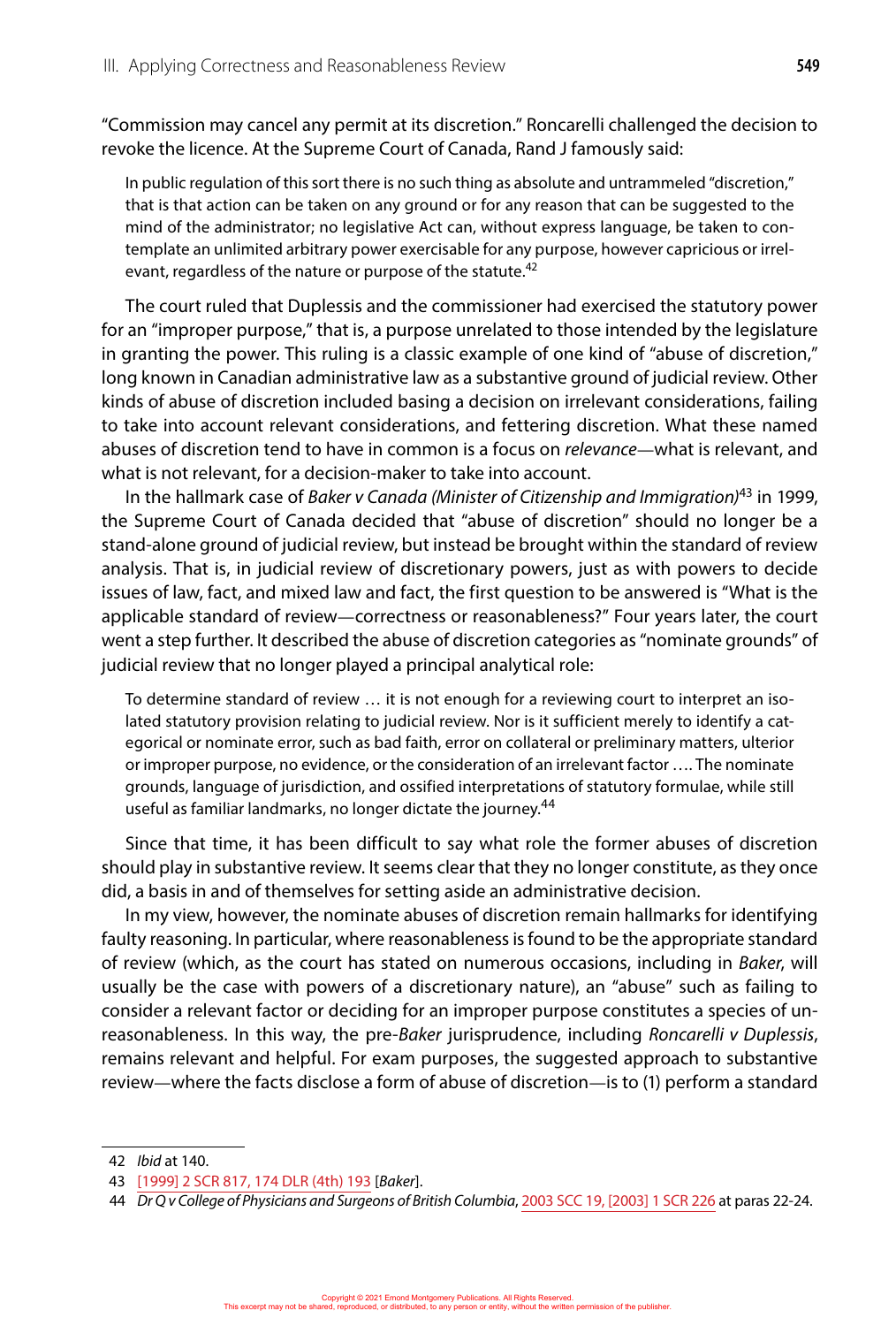of review analysis; (2) having identified reasonableness as the appropriate standard, cite the "abuse" as a basis for finding the impugned decision to be unreasonable; (3) recognize that this may not be conclusive, as deference may call for recognizing the decision-maker as having a role in deciding what is relevant to the decision.

One more point. The nominate abuses of discretion serve a purpose that goes beyond that of helping to analyze whether a certain administrative decision should be upheld or set aside. They also give guidance to administrative decision-makers about how to do their jobs, and how to avoid mistakes. They show what constitutes being "unreasonable." This is not something that is otherwise easily found in contemporary Canadian law of substantive review. That takes us to the tenth and last question to be addressed in this discussion.

**For exam purposes**, the nominate abuses of discretion remain among the easiest "flaws" in reasoning by decision-makers to build into an exam question. For this reason, they are not at all uncommon. As stated, these "abuses" go mostly to matters of relevance—whether the decision-maker has failed to take into account something that is relevant (especially if stated to be relevant by the statute) or, conversely, has drawn an arguably irrelevant factor into his thinking. An "improper purpose" may be denoted by a contrast between a statutory statement of purpose and the tribunal's reasons for decision.

#### **IV. CONCLUSION: SUBSTANTIVE REVIEW, WHAT IS IT GOOD FOR?**

A different way for an administrative law instructor to ask about substantive review is through a short essay question rather than a fact pattern question. That question—which might be politely phrased as "How does the jurisprudence on standard of review affect decision-makers?"—is a form of essay question. It is a way of asking about the contribution standard of review analysis makes to the administrative justice system as a whole. If we ask the same question of procedural justice law, we would say that it reminds decision-makers to employ fair processes in assembling evidence and hearing from affected parties, and eliminating bias from their consideration of the relevant issues. An individual judgment in judicial review dealing with fairness will provide guidance to the tribunal involved, and perhaps others, about how to handle a tricky problem in the future.

This idea of guidance for decision-makers is more ambiguous when it comes to substantive review. As has been noted, substantive review generally has two components: selection of the appropriate standard of review, and application of the standard to the merits of the case to ascertain if the impugned decision was "reasonable" or "correct." With respect to the first, the choice of standard of review provides little guidance to administrative decision-makers. The choice is done *ex post facto*, after the decision has been made. Every tribunal and tribunal member would likely *prefer* to be reviewed on a deferential standard, for a number of reasons, including that deferential review should mean a reduced scope for a tribunal's decisions to be overturned, relieving it both of the embarrassment that comes with reversal, and the additional workload of revisiting a case for a second time. In addition,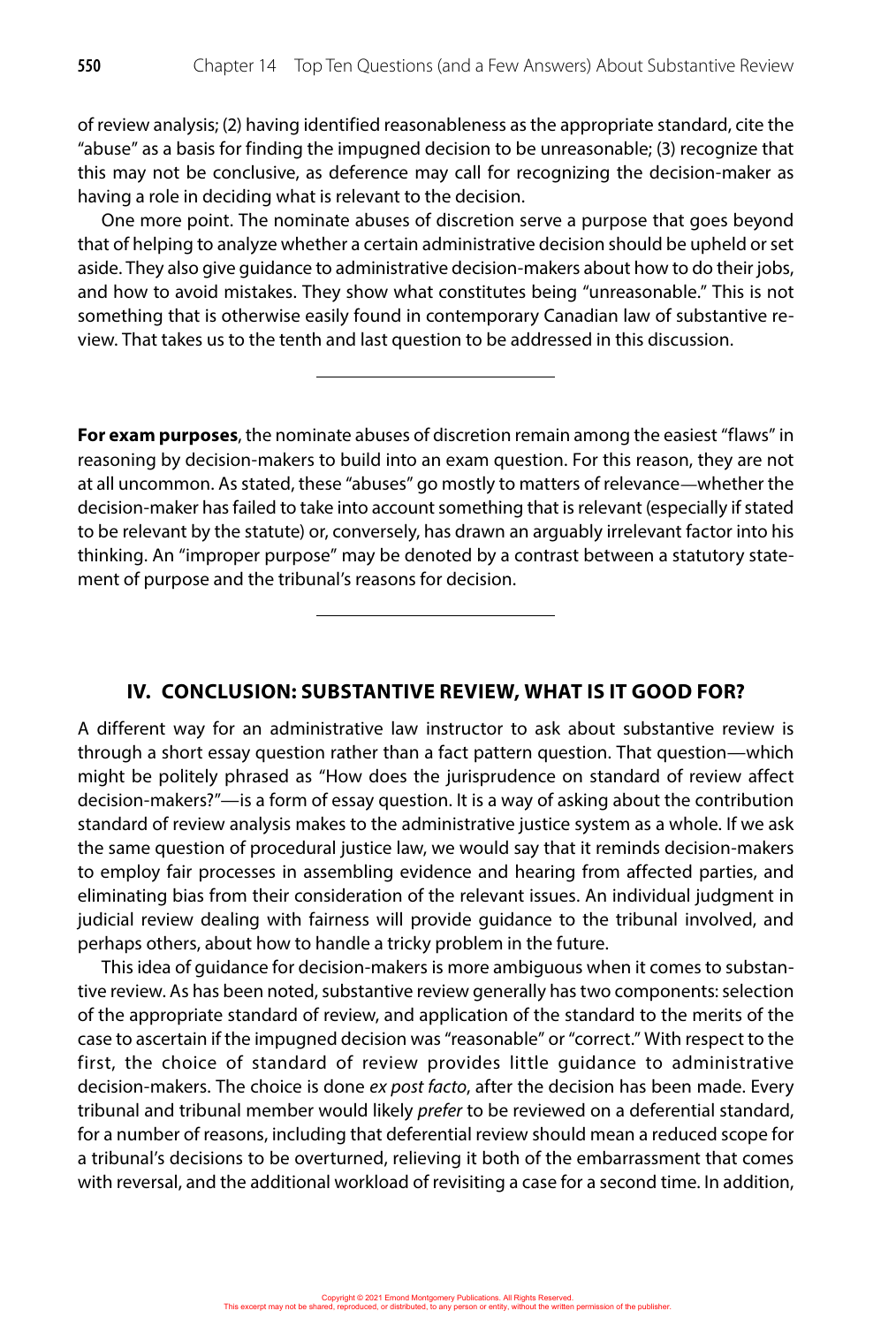being reviewed on a reasonableness basis betokens a degree of respect from the superior courts, a recognition that the tribunal has specialized business to do, and, perhaps, that it seems to know how to do that business. However, a decision-maker can do little to influence the selection of a standard of review. That will largely follow from the statutory context, and the nature of the issue in an impugned decision. The one thing a decision-maker might be able to do to win the respect of reviewing courts is consistently to produce thoughtful reasons for decision. This, it goes without saying, is difficult to do, and is also no guarantee.

Further, the selection of one standard of review over the other would not seem likely to have any impact on future decision-making of the tribunal in question. Knowing that one's decisions will or will not be deferred to does not lead to a different approach to making decisions. Always presuming good faith, every statutory decision-maker wants to make the best decision it can on the information available to it. None are satisfied with merely making a "reasonable" decision, that is, a decision that will pass muster at a lower standard of reasoning. That's as it should be.

The Canadian law of substantive review should be able to do a better job of providing guidance about good decision-making. It might be useful, for instance, to restore the language of "abuse of discretion" to its former place of honour as a way of pinpointing failures of logic. Identifying other types of flawed reasoning would be welcome. However, the law of substantive review has other important purposes as well. The main purpose is to provide substantive answers to difficult questions, and to do so in a principled way that respects a system of diverse governmental decision-making.

No one said this was supposed to be easy. What they frequently say, at the end of the last class of a term, is "Good luck with your exams!" Just know that in saying that, administrative law instructors mean that as much for themselves as for their audience.